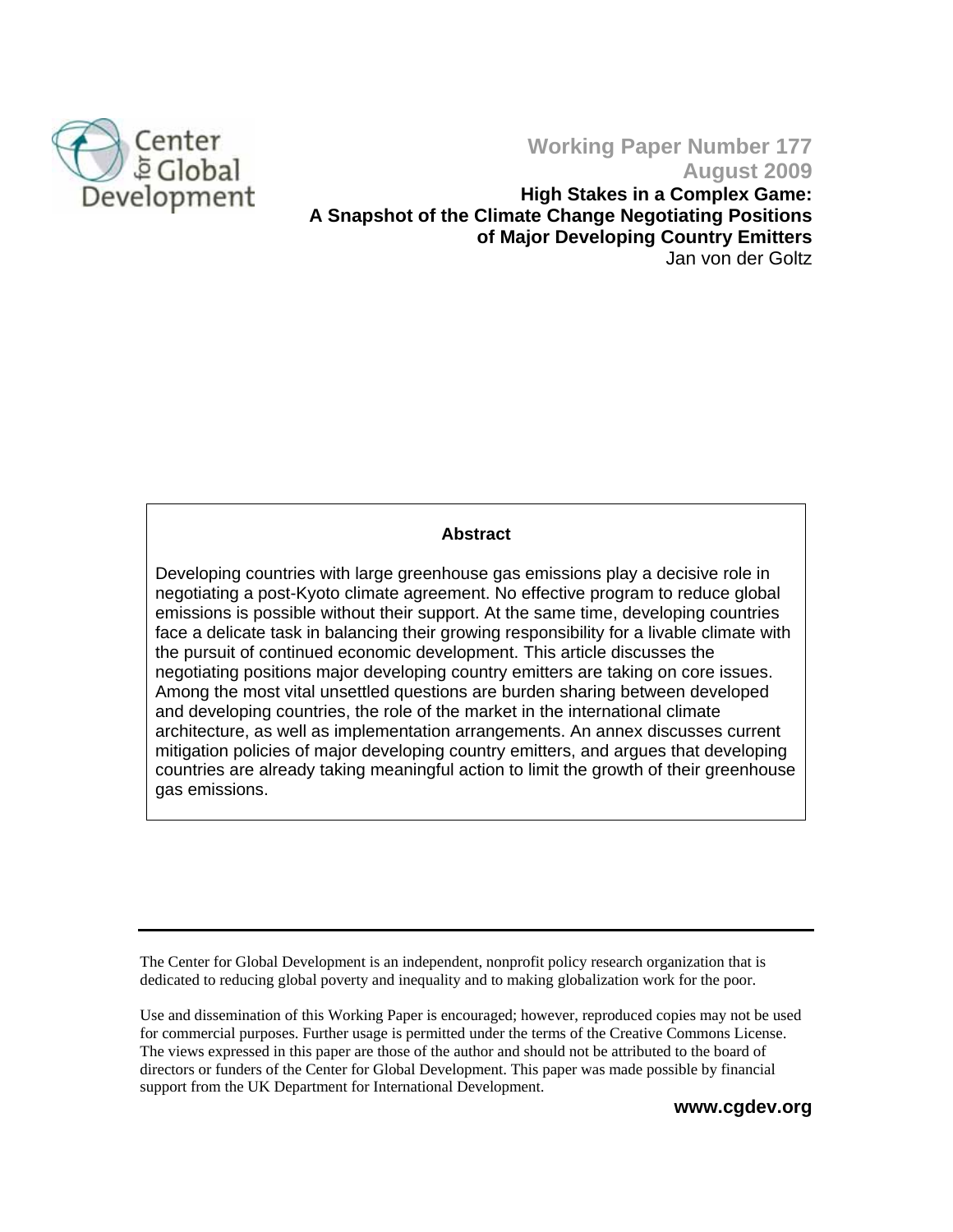Jan von der Goltz. 2009. "High Stakes in a Complex Game: A Snapshot of the Climate Change Negotiating Positions of Major Developing Country Emitters." CGD Working Paper 177. Washington, D.C.: Center for Global Development. <http://www.cgdev.org/content/publications/detail/1422602>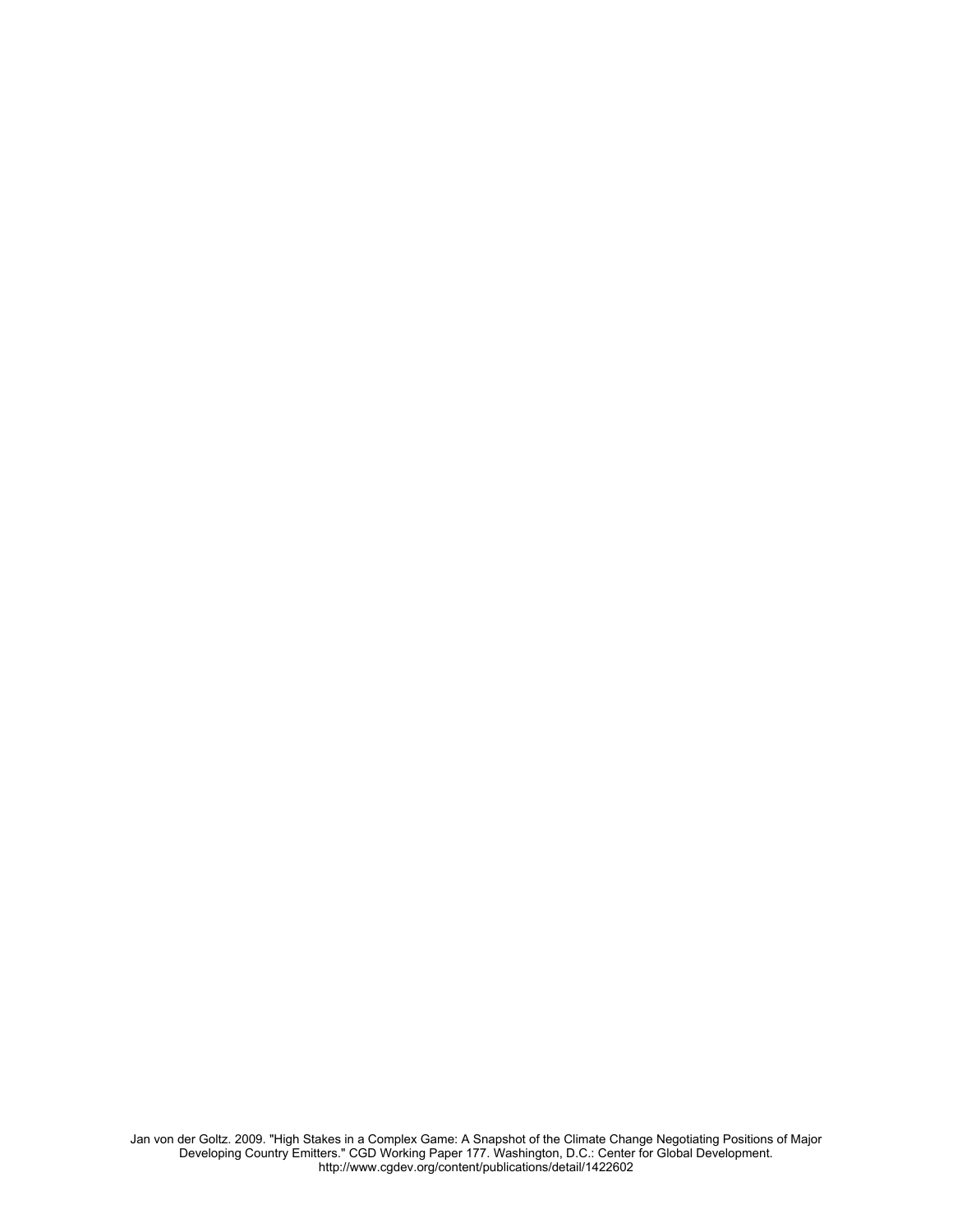## **Foreword**

This paper is an output of a CGD project called Second Track to Copenhagen (STC). The objective of the project is to explore the potential for getting to yes on a climate change agreement, particularly between the major rich-country and major developing-country emitters—and to do so by engaging influential former officials, business leaders, academics, and think tank analysts, especially in the developing world, in an informal "second track" discussion of the issues.

This second-track project complements other work on climate change and development such as Carbon Monitoring for Action [\(CARMA\) a](http://carma.org)nd Forest Monitoring for Action [\(FORMA\)](http://www.cgdev.org/content/article/detail/1422370/) by CGD senior fellow [David Wheeler](http://www.cgdev.org/content/expert/detail/11584/) on a range of economic and information issues critical to minimizing the risks and costs to developing countries and the world's poor and near-poor of climate change. Such work has become a priority of the Center as those risks and costs have become more clear and compelling.

The paper provides a thorough and thoughtful survey of the current negotiating positions of such key countries as Brazil, China, India, Indonesia, Korea, Mexico, and South Africa as of August 2009. Readers concerned and interested in the fate of the Copenhagen discussions will be dismayed and heartened, depending on the issue. To the extent the negotiating positions are just that, they may of course change; our website will provide periodic updates.

I hope this paper contributes in a small way to advancing the discourse, in the short and long term, on this critical issue.

Nancy Birdsall President Center for Global Development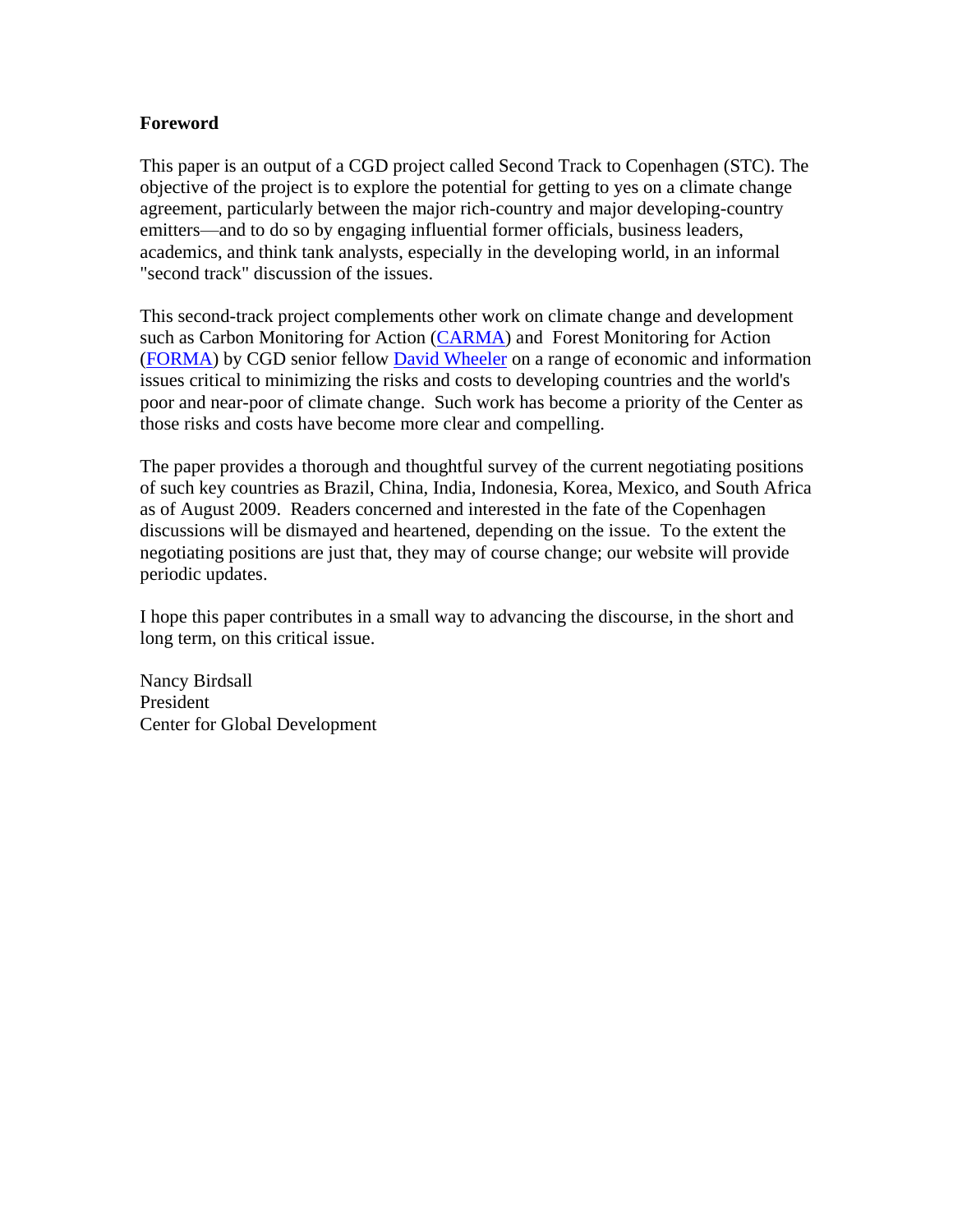## **High Stakes in a Complex Game**

A Snapshot of the Climate Change Negotiating Positions of Major Developing Country Emitters

Jan von der Goltz

# Consultant, Center for Global Development (jan[.vondergoltz@qeh.ox.ac.uk\)](mailto:vondergoltz@qeh.ox.ac.uk) Draft August10, 2009

**Abstract.** Developing countries with large greenhouse gas emissions play a decisive role in negotiating a post-Kyoto climate agreement. No effective program to reduce global emissions is possible without their support. At the same time, developing countries face a delicate task in balancing their growing responsibility for a livable climate with the pursuit of continued economic development. This article discusses the negotiating positions major developing country emitters are taking on core issues. Among the most vital unsettled questions are burden sharing between developed and developing countries, the role of the market in the international climate architecture, as well as implementation arrangements. An annex discusses current mitigation policies of major developing country emitters, and argues that developing countries are already taking meaningful action to limit the growth of their greenhouse gas emissions.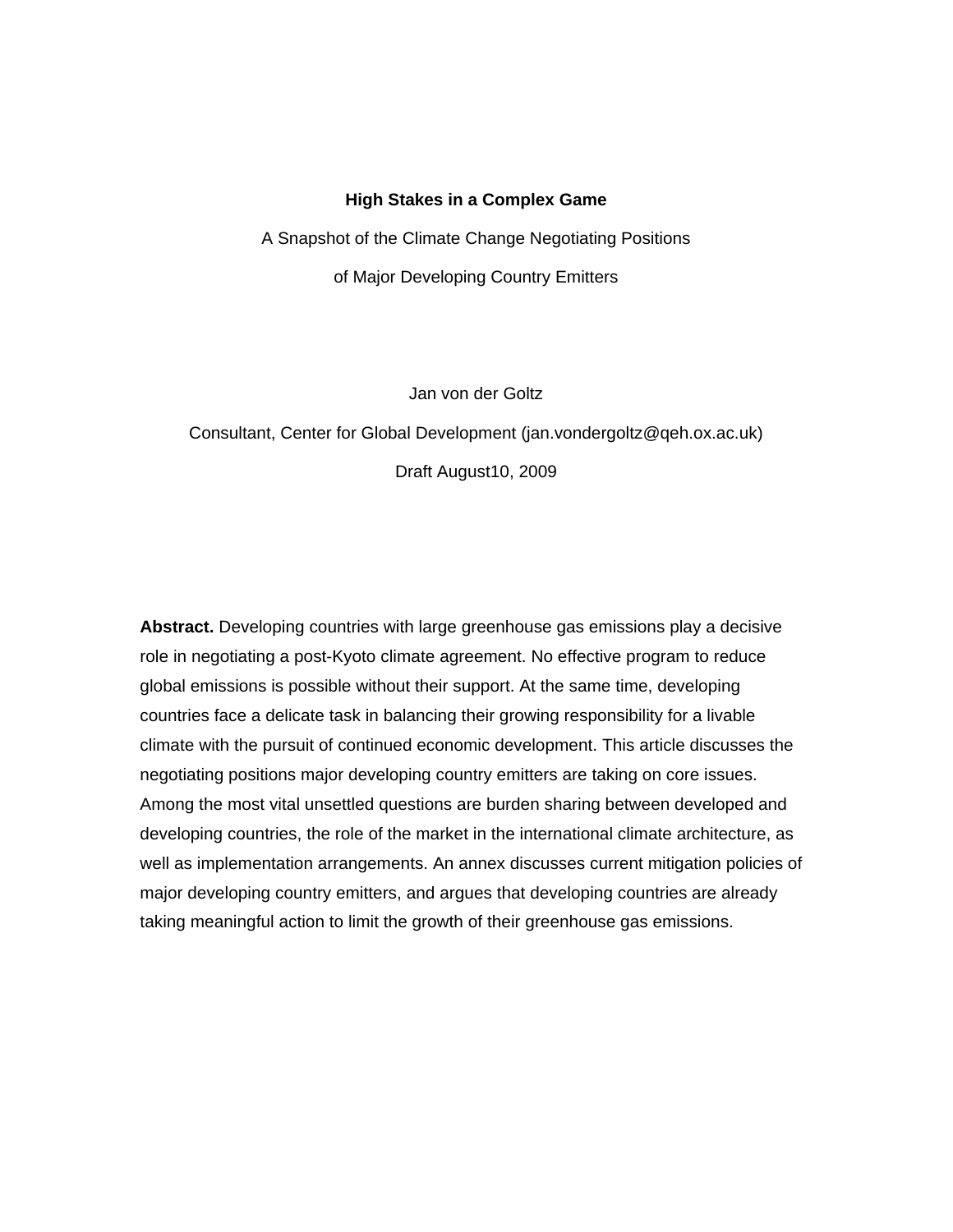#### *Introduction*

 $\overline{a}$ 

Not much time remains until the Copenhagen meeting in December. Yet, many essential questions remain unresolved, and the schedule for formal and informal preparatory meetings over the next months is tight. It is generally expected that, as was the case with the Kyoto Protocol (KP), a deal will not be struck until the last minute.

All major emitters among developing countries<sup>1</sup> have put forth detailed negotiating positions (as have the EU, Japan, and the United States). This essay describes and discusses their views as they have been expressed publicly, without seeking to predict which elements of a position may be more negotiable than others. On each major issue, the essay first points out areas of agreement, then analyzes key open questions.

## *International negotiations — state of play*

Among the major developing country emitters, Brazil, China, and India have set out positions that are similar in many aspects, and could fairly be characterized as quite maximal. South Africa's is perhaps somewhat less aggressive in its emphasis on developed country action and financing. Mexico and Korea (who, together with Switzerland, form a separate negotiating bloc, the Environmental Integrity Group) have articulated positions that strike more of a balance between what other developing countries have proposed, and where developed countries are aiming. Indonesia's proposals often share common ground with Mexico's and Korea's. It may well be that the approach of these three countries will yield elements for an eventual compromise. The group of Least Developed Countries (LDCs) has so far remained aligned with major developing country emitters throughout the negotiations, although their interests may be quite distinct.

Developing countries overall seek a tight long-term emission reduction goal, and expect steep and binding cuts from developed countries, including in the medium term. They reject taking on binding commitments in the first post-2012 commitment period (which is expected to last until 2020), although some will consider taking on soft caps or efficiency targets, and charting a way to binding commitments in the future. Strong financial and technological support for adaptation, as

 $<sup>1</sup>$  In the climate negotiations, Parties generally refer to the group of countries included in Annex I of the UN</sup> Framework Convention on Climate Change as 'developed' countries. Annex I countries include all OECD members with the exception of Korea and Mexico, as well as other high-income countries and most transition economies. By implication, 'developing countries' are Parties to the Convention not included in Annex I. This essay follows this terminology, using 'developed countries' and 'Annex I countries' interchangeably, unless it intends to draw a specific distinction between, e.g., countries in different income groups.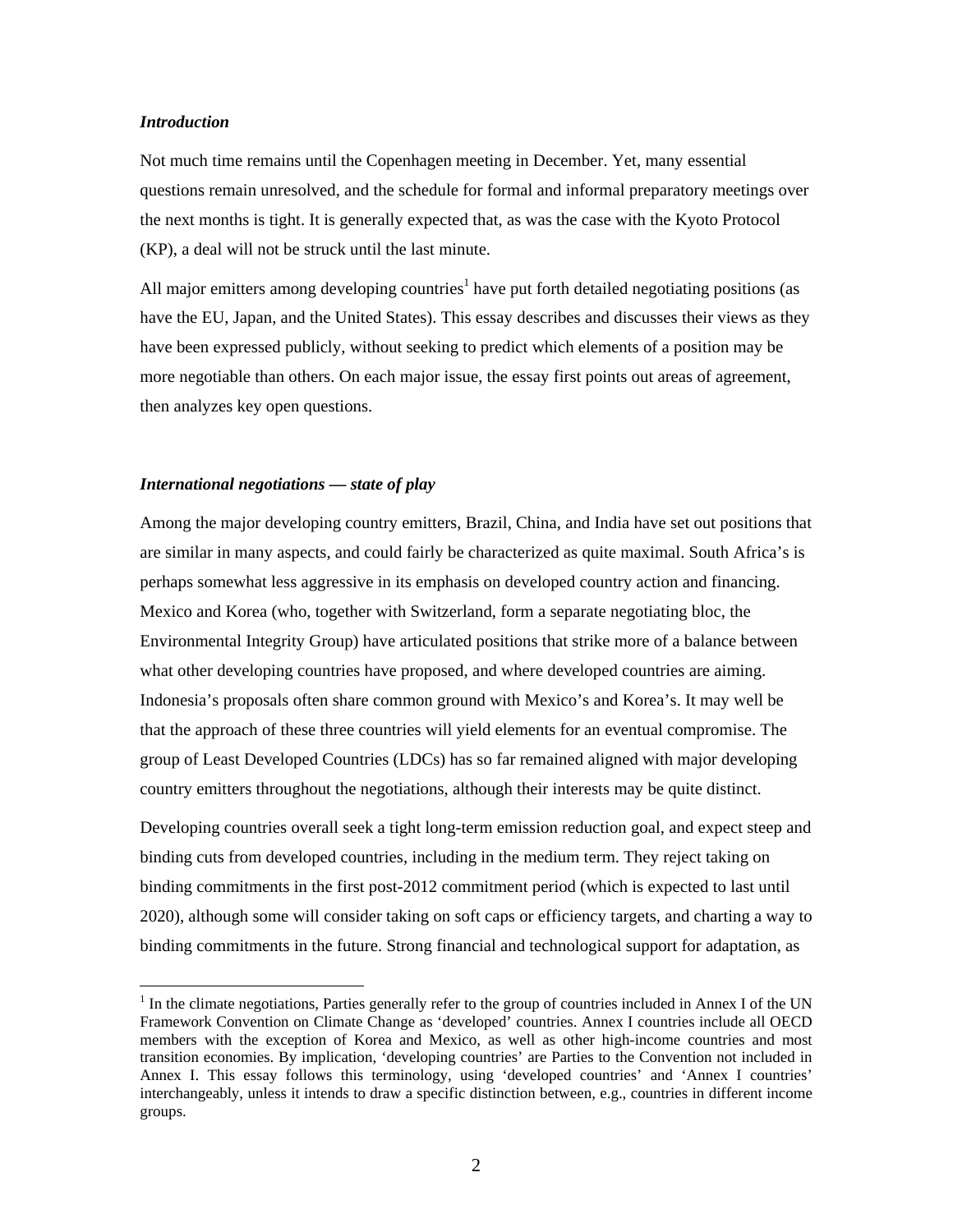well as for voluntary mitigation action, is generally seen as a key requirement of any equitable deal. There is limited appetite for internationally managed measurement, reporting and verification (MRV) of mitigation actions undertaken by developing countries, and international standards for nationally implemented MRV, perhaps with international verification, appear to be more palatable. Major emitters sharply disagree on whether Annex I countries may offset their emissions by buying carbon credits issued for emission reductions in developing countries. Some insist that financing for developing-country abatement projects be instead additional to full domestic compliance with developed-country targets. As for the management of funding flows and technology transfer, some countries have voiced a strong preference for public funds, to be provided by assessed contributions from industrialized countries, and managed under the auspices of the United Nations Framework Convention on Climate Change (UNFCCC). Others would prefer to rely more on market mechanisms.

#### *Key issues in negotiations*

#### *(1) Long-term global goal*

Parties agree on the need for an ambitious but achievable long-term goal that would be supported by science and subject to review as new scientific insights become available, in particular after the Intergovernmental Panel on Climate Change's (IPCC) Fifth Assessment Report (AR5). Many expect it to be 'aspirational' in nature, i.e., not fully backed up by binding commitments. The target year is uniformly seen to be 2050. (FCCC/AWG/LCA/2009/4.II: 4)

There is an emerging consensus for targeting an expected mean global temperature rise of no more than 2˚C. This goal was at least weakly endorsed by the July 2009 Major Economies summit in L'Aquila, Italy: the summit declaration "recognize[s] the scientific view that the increase in global average temperature above pre-industrial levels ought not to exceed 2 degrees C," although it does not formally adopt it as a target. (Major Economies Forum, 2009: 2)

For years, it was argued that this target could equivalently be expressed as a steady-state greenhouse gas (GHG) concentration of about 450ppm  $CO<sub>2</sub>$ -equivalent ( $CO<sub>2</sub>e$ ), halving emissions by 2050 relative to their 1990 level,  $20Gt CO<sub>2</sub>e$  emissions p.a. in equilibrium, or convergence by 2050 to 2t  $CO<sub>2</sub>e$  per capita and year. (Stern, 2008) Since publication of the IPCC's Fourth Assessment Report (AR4) in 2007, new research has suggested that emission levels in the 20Gt range may translate into higher steady-state concentrations, and that a steady-state concentration of 450ppm is expected to translate into higher warming. (Forest et al., 2008; Sokolov et al., 2009)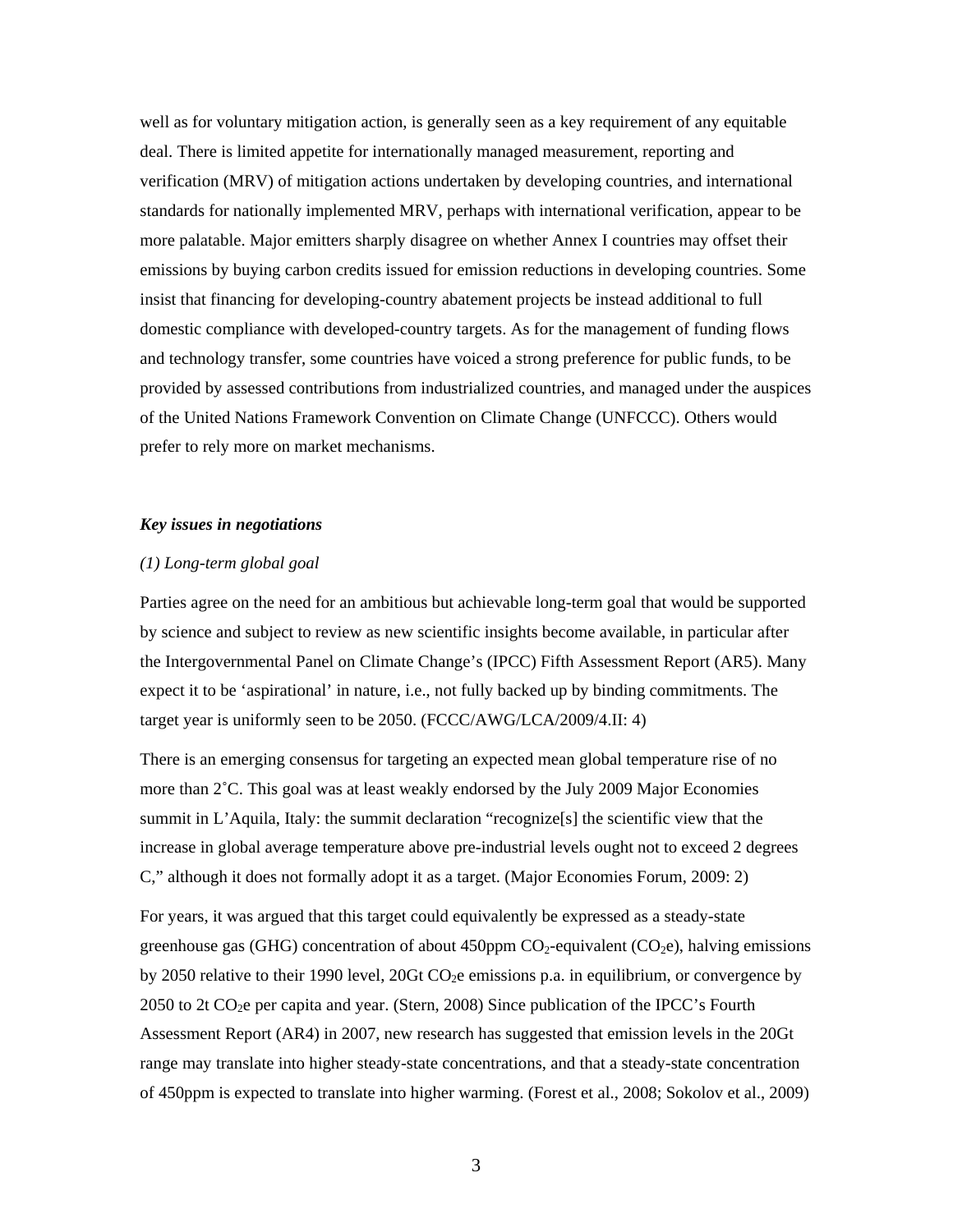The IPCC's AR4 held that reaching a goal of 450ppm would likely require emission reductions by industrialized countries of 80-95% of their 1990 levels by 2050, and 25-40% by 2020. The G8 at their July 2009 reaffirmed their "support [for] a goal of developed countries reducing emissions of greenhouse gases in aggregate by 80% or more by 2050 compared to 1990 or more recent years." (Group of Eight, 2009: 19) Hence, if a base year of 1990 were ultimately to be chosen, this long-term goal would reach the lower end of the range of emission reductions consistent with a pathway to 450ppm.

Given emission reductions of at least 80% in developed countries, the IPCC argued that reaching 450ppm would in addition require developing countries to achieve a "substantial deviation from baseline emissions" by 2020. (Metz et al. 2007: 776) This has most commonly been quantified as a 15-30 percent reduction below business as usual (BAU). (FCCC/AWGLCA/2009/4.II: 6) Fig. 2 from den Elze and Hoehne 2008 (below) illustrates the trade-off between developed country efforts to reduce their emissions below the 1990 level, and developing country efforts to reduce their emissions below projected BAU growth.

The 450ppm goal underlies South Africa's emissions scenario exercise (Government of South Africa 2008: 3), and was also suggested by Indonesia. (FCCC/AWG/LCA/2009/MISC.4: 117) The African group's negotiating text speaks of "at least halving global emissions relative to historical levels by mid-century, underpinned by ambitious mid-term targets." (FCCC/AWGLCA/2009/MISC.1: 11) The Mexican national climate change strategy proposed a higher stable concentration of 550ppm, but this target is not among the options in the current UNFCCC negotiating text. (Government of Mexico 2007: 14) Some countries, and especially the Alliance of Small Island States (AOSIS) have cautioned that the 450ppm goal would lead to excessively risky levels of warming, and have called for a much lower stabilization level of "well below 350ppm CO2e." (Government of Barbados, 2009: 4) Some have suggested that the environmental effectiveness of the climate regime could be enhanced by agreeing not only a target level, but also a mechanism for automatic updating as new scientific information becomes available. Thus, Brazil proposes that "initially, [the long-term goal] could be set at  $2^{\circ}C$  and updated according to progress in scientific knowledge." (FCCC/AWGLCA/2009/MISC.1: 17)

Negotiating dynamics around medium-term emission reduction commitments by the United States and other major developing countries will be key in whether the long-term goal can be backed up with commitments. Indeed, it is notable that neither India nor China have endorsed a long-term target. The Chinese submissions to the April 2009 UNFCCC climate talks cautioned that "only with [a medium-term developed-country target] being clearly determined is it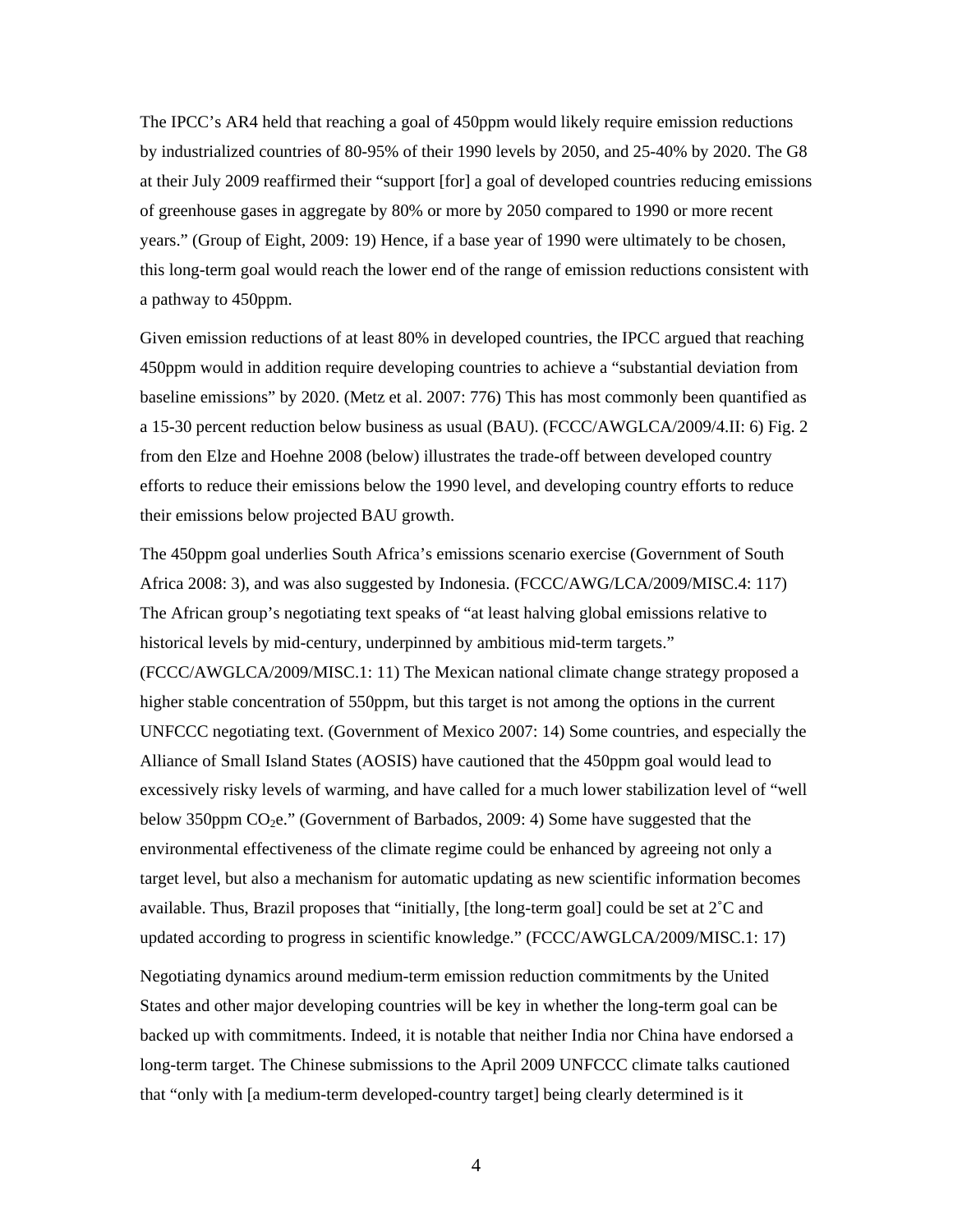meaningful to talk about any long-term goals for emission reduction."

(FCCC/AWGLCA/2009/MISC.1: 19; for India's position, see

FCCC/AWGLCA/2008/MISC.5/Add.1: 34) At the L'Aquila talks, it was reportedly the unwillingness of developed countries to define their 2020 commitments that vitiated developingcountry commitments for 2050. (Baker, 2009) This dilemma may simply reflect the fact that, since emission reductions are a public good, Parties see an advantage in being the last to commit, so that any resolution requires a comprehensive package deal. Yet, there is a risk that coordination failure could set the world on an emission abatement path that would be both more risky and more costly. A conceivable adverse outcome could, for example, involve bottom-up commitments through domestic legislation only from developed countries, with poorly specified developing country actions, and weak financing provisions.

Fig. 2 The trade-off in reductions in 2020 (a) and 2050 (b), in Annex I and non-Annex I countries as a group, for three concentration stabilisation levels. The numbers represent the averaged outcome over separate calculations for each of the six IPCC SRES baselines (IPCC SRES average). The figure also depicts the reduction ranges for Annex I countries for 450 ppm CO<sub>2</sub>-eq as reported in IPCC Box 13.7



*Source: den Elzen and Hoehne, 2008.*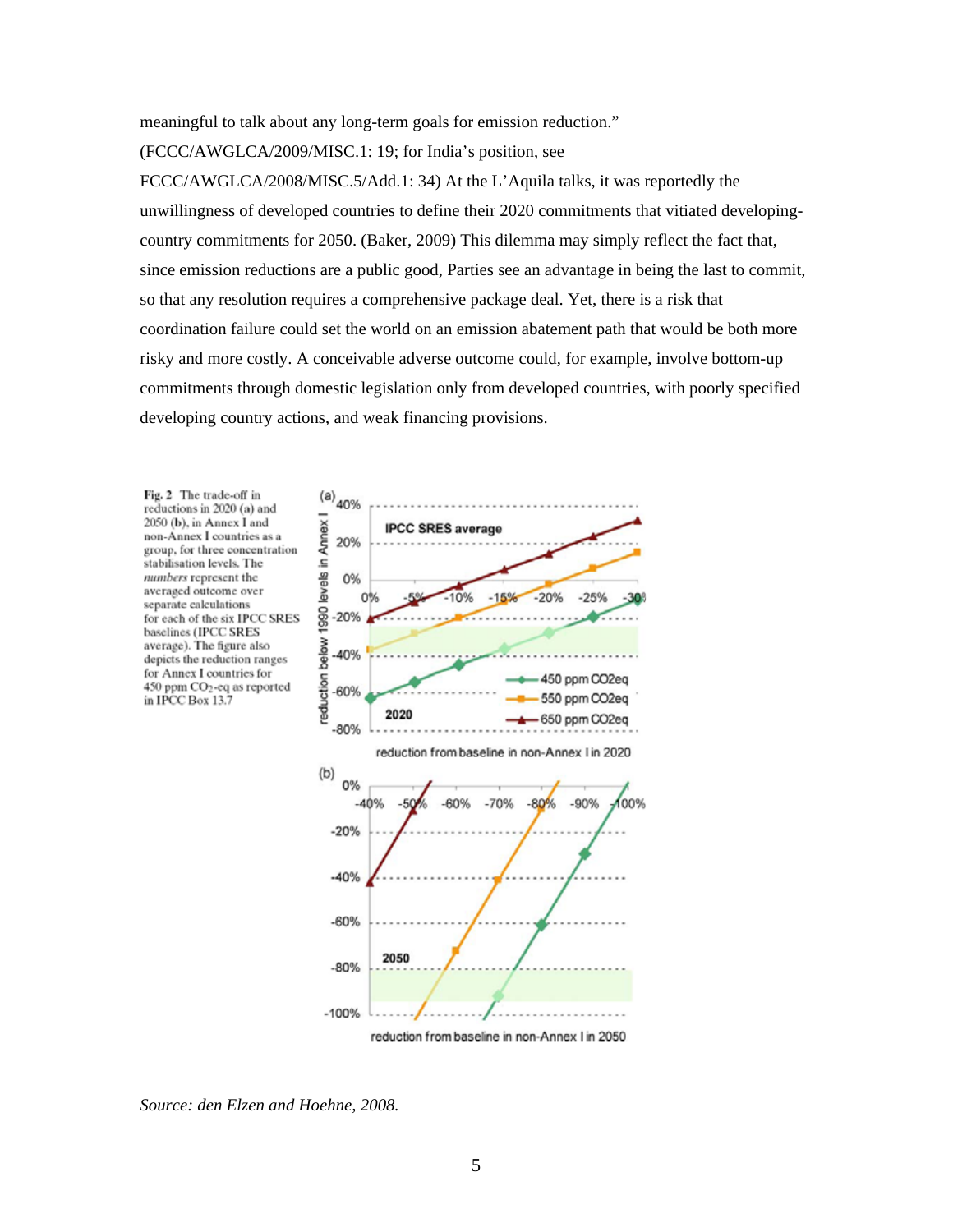#### *(2) Developed-country medium-term commitments*

There is convergence on some aspects of developed-country commitments, including their legally binding nature. Most regard 2020 as the most likely timeframe for a medium-term commitment. There may be a review around 2015–2017, both of progress toward the target and of its appropriateness in the light of new scientific information. Developing countries fear that the use of global sectoral emission standards in defining mitigation commitments (such as, for instance, in the steel, aluminum or cement industry) could foster protectionism, and strongly oppose it. A typical intervention by Indonesia warns that sectoral agreements "shall not lead to any new commitment for Developing Countries nor shall be used as a … disguised restriction of access … into international trading." (FCCC/AWGLCA/2009/MISC.4: 121)

Major open questions relate to (i) the level of developed country commitments, and (ii) to how comparability between commitments by individual countries can be ensured.

*(i) Level of developed country commitments.* Developed countries generally insist that they cannot commit to emission reduction targets as long as rules for the use of offsets are not defined. Carbon credits from land use and land use change and forestry (LULUCF) are regarded as particularly essential. Developing countries, on the other hand, press for commitments to be made first. Analytically, quantitative commitments and the rules attaching to them of course codetermine the impact of any agreement. Hence, sequencing may be above all a question of trust: developed countries may fear making commitments under unclear rules; developing countries may fear making concessions on forest carbon credits, a core negotiating chip, before developed countries have made commitments. A comprehensive deal may be needed to break the deadlock. [This paper discusses offsets below, in section (7).]

Developing countries have long expressed that they expect actions by Annex I countries to be consistent with the IPCC's recommended path to a 450ppm stabilization level. In the aggregate, this implies a 25-40% reduction below 1990 levels by 2020. Some key developing countries have recently hardened their stance on what would constitute sufficient emissions reductions by developed countries. The current draft amendment to the Kyoto Protocol proposed by a group of countries comprising Brazil, China, India, Indonesia, South Africa, as well as many other African countries envisages that developed countries "shall reduce their aggregate … emissions … by at least 40 per cent below 1990 levels in 2020," and further suggests that "individual quantified emission reductions commitment ... [are determined] by applying the principle of historical responsibility, from 1850 to 2005." (FCCC/KP/CMP/2009/7: 5) This, however, may be a politically difficult outcome to negotiate – it envisages, for instance, U.S. reductions of 26%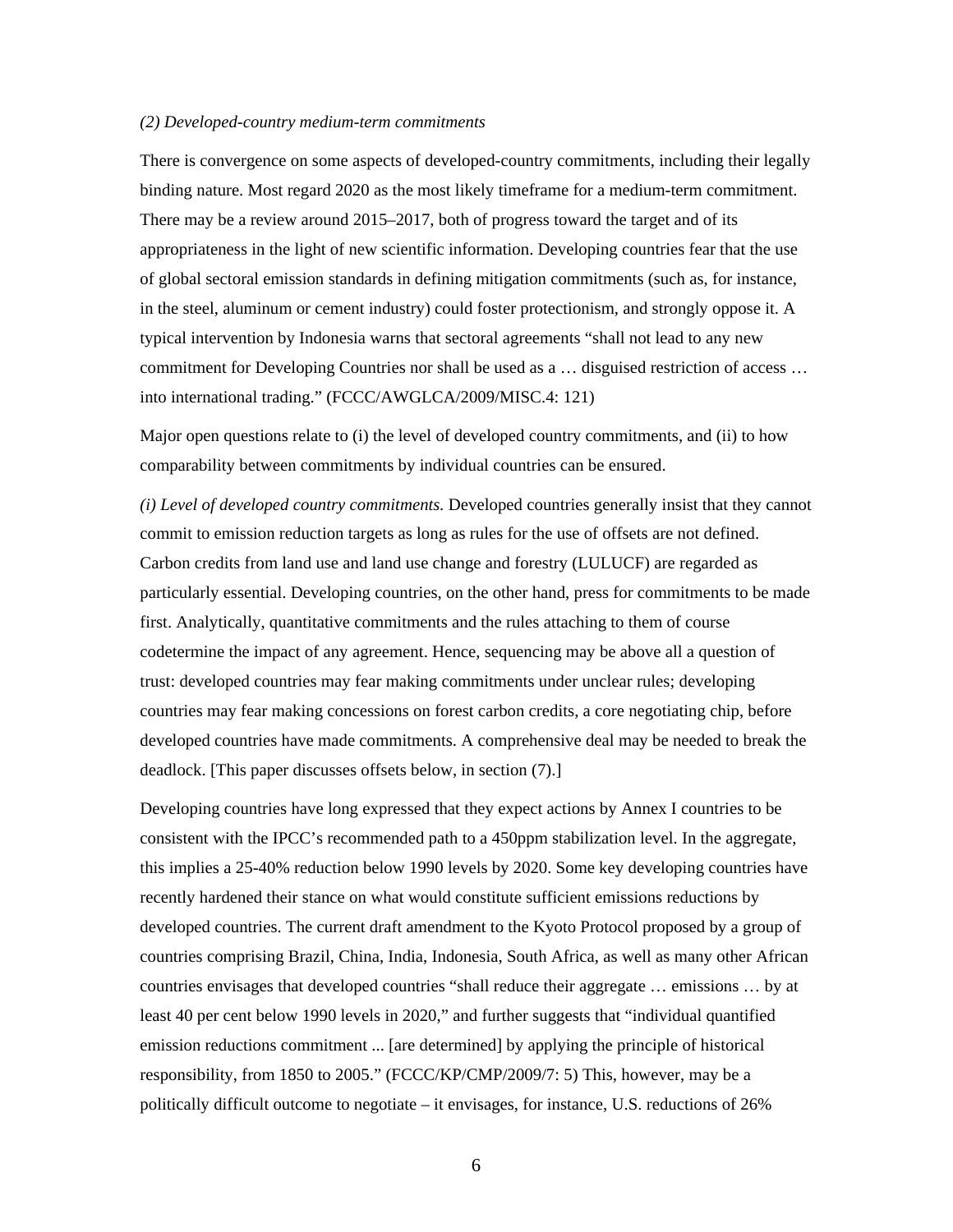below 1990 values by 2020, as opposed to the ca. 3% foreseen in the Waxman-Markey bill recently passed by the U.S. House of Representatives.<sup>2</sup>

Among major developed-country emitters, the EU's position references aggregate developed country reductions of 30% below 1990 by 2020. (FCCC/KP/CMP/2009/2: 5) This stands out as the most ambitious goal. By way of contrast, many observers were disappointed when Japan published an un-ambitious target of reducing its own emissions by a mere 8% below 1990 levels. (Tabuchi, 2009) With respect to the Obama administration's climate proposal and pending legislation in the U.S. Congress, it is notable that the projected long-term cut in emissions by about 80% of the 2005 value by 2050 may be just deep enough to be consistent with the 450ppm target, if other developed countries cut emissions more steeply. Yet, the Waxman-Markey medium-term goal of emission cuts of 17% of the 2005 levels by 2020 is equivalent to a mere 3% reduction below 1990 levels, and hence suggests an abatement path that would be likely to overshoot the 450 ppm stabilization level by a substantial margin. This weak commitment has been unhelpful in building trust among developing countries in the developed world's willingness to do its fair share in emission reductions.

*(ii) Comparability of commitments.* Since the United States has not ratified the Kyoto Protocol, and accession is not being discussed, a vigorous debate has emerged about how to define comparability between the commitments of KP Parties and non-Parties. All major emitters among developing countries agree in expecting commitments from all developed countries to be economy-wide, quantifiable, and legally binding, as well as subject to MRV procedures that are consistent with the standards set forth for Kyoto Protocol Parties.

The African Group and South Africa call for comparability of targets and results, in terms of tCO2e of emission reductions. South Africa proposes that there be an assessment of comparability by an UNFCCC technical body, with findings reported to the UNFCCC's governing body, the Conference of the Parties (COP), and with consequences for non-compliance, "such as monetary penalties to be paid in the Adaptation Fund." (FCCC/AWGLCA/2009/MISC.4.II: 96) China has specified that it expects comparability in terms of policies, and that targets must be the "same in nature – quantified and legally binding," as well as approximately similar in magnitude. (FCCC/AWGLCA/2009/MISC.4: 64) Brazil expects commitments from non-Parties to be comparable to "the level of mitigation ambition and legal rigor of the Kyoto Protocol." (FCCC/AWGLCA/2009/MISC.4: 54)

 $\overline{a}$ 

<sup>&</sup>lt;sup>2</sup> Obtained using the World Resource Institute's CAIT yearly data on total GHG emissions excluding from land-use change, [http://cait.wri.org/cait.php?page=yearly.](http://cait.wri.org/cait.php?page=yearly)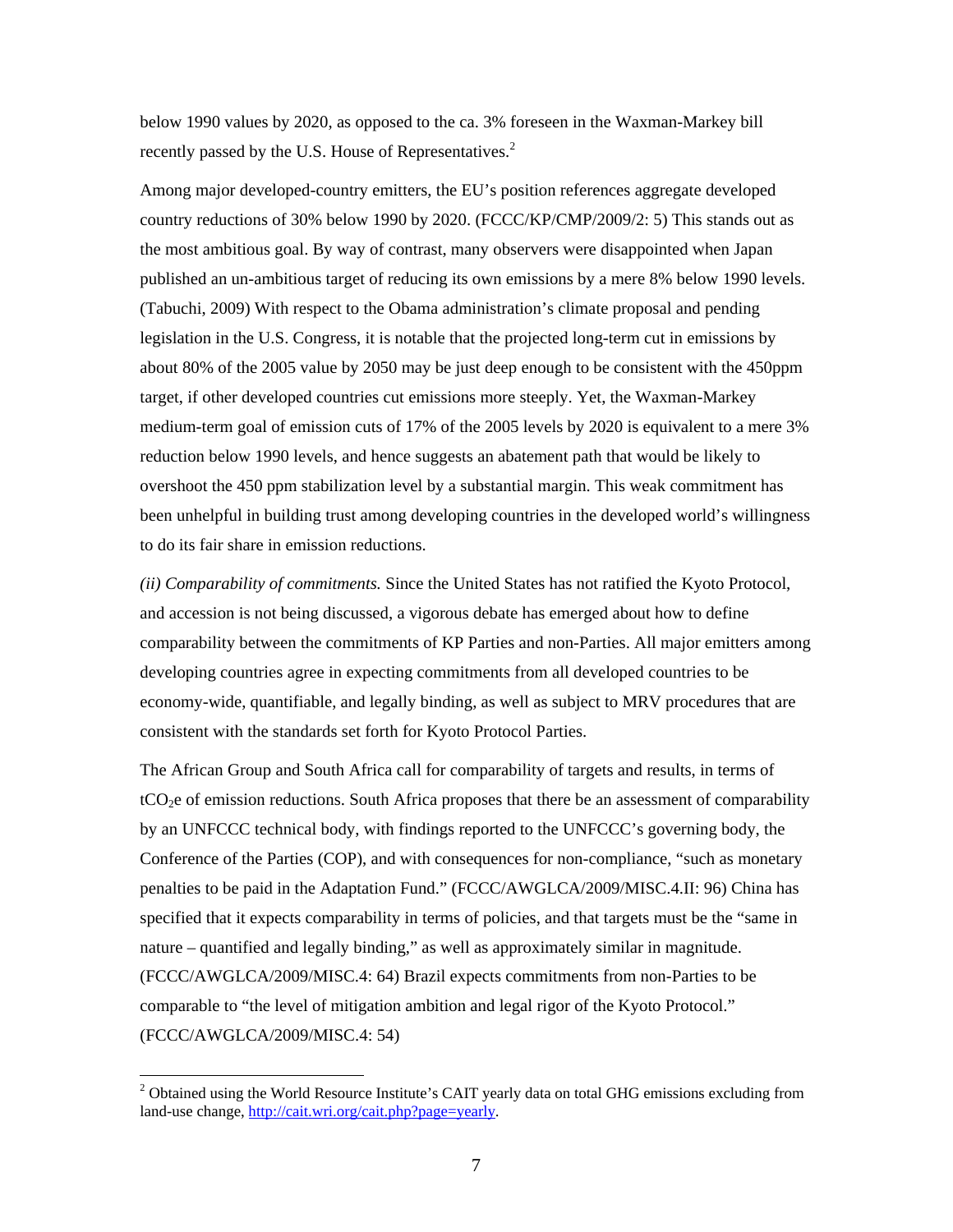Some Parties' submissions for the June UNFCCC meetings reflect concern that developed countries may want to make commitments through domestic legislation exclusively, rather than through an international treaty. Thus, Brazil believes that the Bali Action Plan underlying the current negotiations "does not allow for a bottom-up approach, by which each developed country would select the nature of commitments it wishes to adopt." (FCCC/AWGLCA/2009/MISC.4: 54) In a similar vein, South Africa foresees that an agreement would allow for developed countries to use domestic emission trading in meeting their treaty commitments, but cautions that "domestic cap-and-trade legislation shall not in itself constitute a commitment under the Convention or its instruments." (FCCC/AWGLCA/2009/MISC.4.II: 96) Such fears appear wellfounded: by way of defining developed-country commitments, the U.S. negotiating text for the upcoming UNFCCC informal consultations simply notes that, for each developed country, an appendix to the agreement "includes quantitative emissions reductions/removals in the 2020/[ ] timeframe, in conformity with domestic law." (FCCC/AWGLCA/2009/MISC.4.II: 107)

In essence, the issue amounts to a further effort by developing countries to insist upon the distinction between the nature of their commitments as voluntary and non-binding, and developed country commitments as mandatory and binding. This distinction has long been seen as being under assault from developed country demands that advanced developing countries take on binding commitments, or agree to a "graduation process" with binding obligations down the road. Conversely, Brazil and South Africa may now worry that developed countries, and in particular the United States, may want to change the nature of their own commitments to something more akin to those taken on by developing countries.

## *(3) Developing country actions*

Developing countries uniformly stress the primacy of development and poverty reduction over mitigation action. Without prejudice to the importance of these goals, however, developing countries have committed in the Bali Action Plan to implementing 'nationally appropriate mitigation actions' (NAMAs), and most major emitters have begun taking meaningful steps in this direction. [See Annex A for a summary of official policies.] Providing financial and technical support for NAMAs is seen as a moral obligation of developed countries, as well as their treaty commitment under the UNFCCC. Thus, developing countries view the quid pro quo between them and developed countries not as, 'action for action,' but as 'action for action plus support'.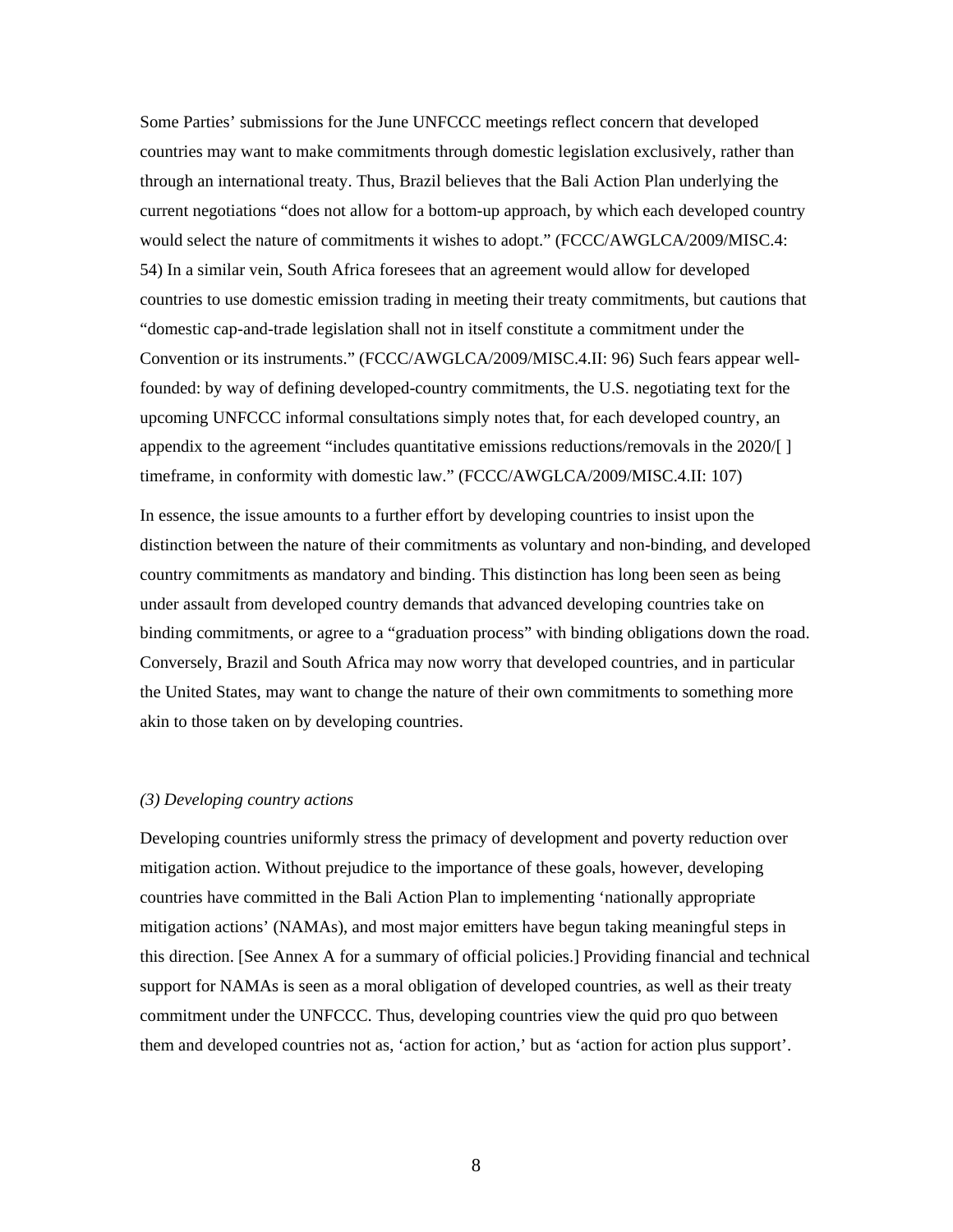NAMAs are conceived of as country-driven plans for emission abatement that put actions in the context of the overriding goal of growth and development. Many agree with the African Group when it imagines that any funding and support mechanism would "strengthen developing country capacity to ensure … involvement during the stages of identification, definition and implementation" of mitigation actions that receive international support. (FCCC/AWGLCA/2009/MISC.4: 13)

At the present stage of the negotiations, most Parties conceive of NAMAs in a broad way. Various suggestions for eligible actions have included the following:

- (a) "Sustainable development policies and measures, nation- or sector-wide mitigation programs, as well as activities and projects (e.g. clean development mechanism-type activities);
- (b) Low-carbon development plans and strategies;
- (c) National sector-based mitigation actions and standards;
- (d) Actions under para. 1 (b) (iii) (REDD-plus);
- (e) Technology deployment programs;
- (f) Relevant standards, laws, regulations and targets at a national or sectoral level;
- (g) Cap-and-trade schemes." (FCCC/AWGLCA/2009/4.II: 11)

There is consensus that the UNFCCC should establish a registry to record planned NAMAs and ensure recognition of current actions to reduce emissions. The registry may also play a role in securing funding for NAMAs, but opinions differ on what this role might be.

The concept of NAMAs has been helpful in consolidating the idea that in lieu of mandatory quantitative commitments, developing countries may demonstrate strategic planning for measureable and verifiable mitigation action. Yet, the concept will be meaningful only once certain elements have been defined: (i) what will be the legal and substantive nature of developing country commitments; (ii) which MRV procedures will be required for NAMAs; and how would NAMAs be funded (the question of funding is discussed below, under [7]).

*(i) The nature of developing country commitments.* Many developing countries have consistently argued in favor of defining each policy they undertake separately in terms of its impact in reducing BAU emission growth, and against imposing a cap (however generous) on economywide emissions, based on a BAU projection. Both approaches can reflect a real mitigation effort. Yet, the difference is significant: under a cap, maximum absolute emissions at any point are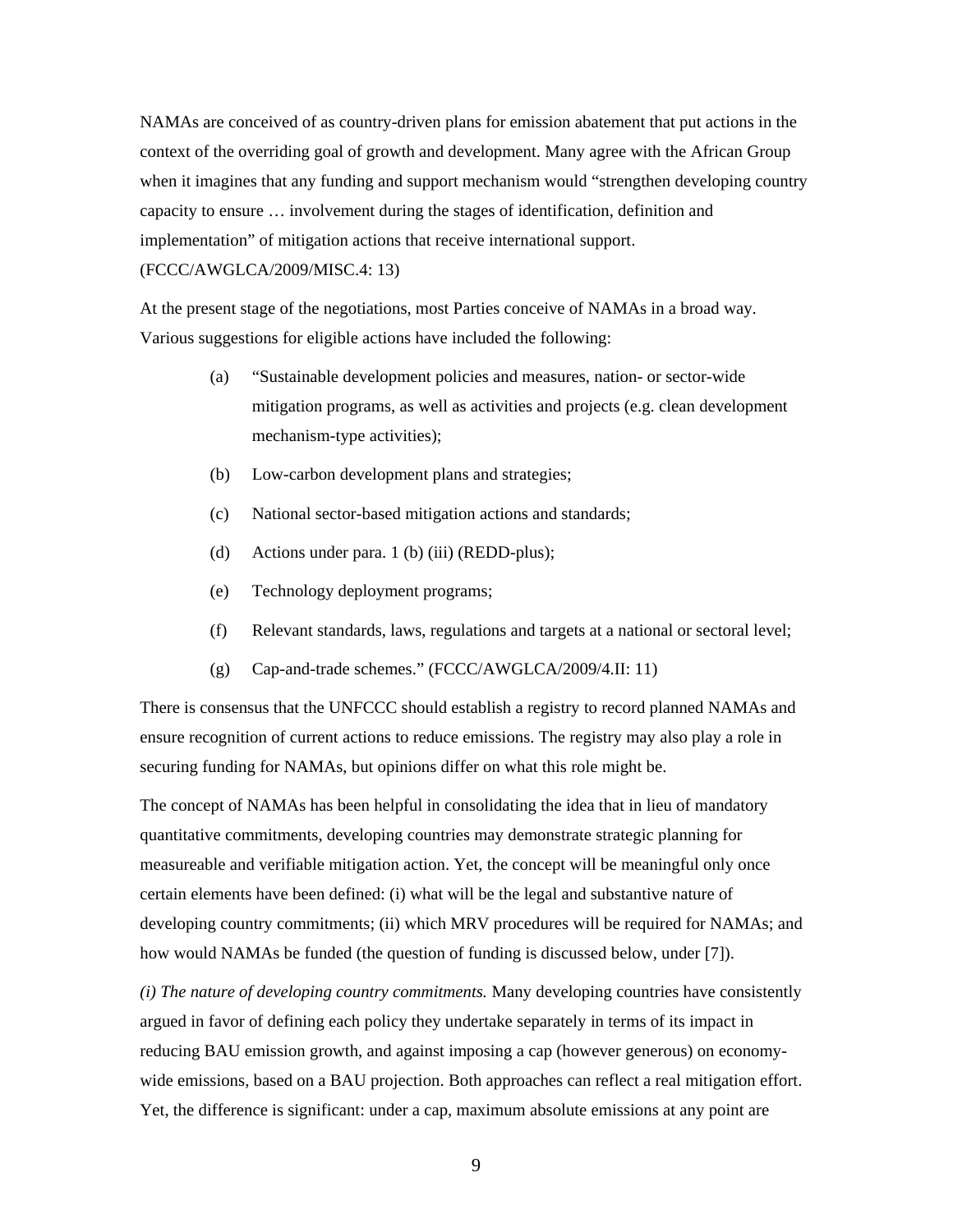fixed; under a program-based approach, they are not. From the point of view of developing countries, rejecting caps reduces uncertainty, given that any BAU estimate is highly sensitive to baseline scenario assumptions, and it is hence not easy to predict how much of a constraint preset caps would impose on development in practice. Conversely, from the point of view of environmental effectiveness, abandoning caps increases uncertainty. Major emitters are keenly aware that what separates developed-country Parties to the KP from developing-country Parties is precisely their binding commitment to reduce overall emissions. By implication, the question as to whether NAMAs ought to be economy wide, mandatory and/or binding goes to the core matter of whether this simple division will be revisited, perhaps in a gradual process over time.

Developed countries favor such a process. The United States, for instance, suggests in its recent negotiating text that "developing-country Parties whose national circumstances reflect greater responsibility or capability," should submit NAMAs "in the 2020/[ ] timeframe that are quantified (e.g., reduction from business-as-usual)," as well as, crucially, specify a date by which developing country Parties will take on binding quantitative commitments equivalent in nature to those made by developed countries. (FCCC/AWGLCA/2009/MISC.4.II: 107) Japan suggests that developing countries "which have a substantial contribution to the global emissions of greenhouse gases and have appropriate response capabilities" are obliged to set economy-wide or sectoral intensity targets. (FCCC/KP/CMP/2009/11: 8) The EU hopes for stronger commitments from "OECD members and candidates for membership thereof" – which would include Korea, Mexico, and Turkey as OECD members, official candidates like Chile, as well countries with 'enhanced engagement, with a view to possible membership,' namely Brazil, China, India, Indonesia and South Africa. (FCCC/AWGLCA/2009/MISC.4: 83)

Brazil, China, and India explicitly oppose any reclassification of developing countries with higher emissions and higher capacity into a separate group, including through a 'graduation' process, and are averse to the idea of taking on binding caps. The exact language of their positions may reflect subtle differences. Brazil simply refers to the need to "maintain the difference, both in intensity and legal nature, between the contributions of developed and developing countries." (FCCC/AWGLCA/2009/MISC.1: 17) India references the Bali Action Plan, and argues that NAMAs "are clearly differentiated from the commitments or actions required of developed countries," and that, in particular, "emission limitation objectives are excluded in the case of developing countries." (FCCC/AWGLCA/2008/MISC.5/Add.2: 155) China insists that "the form of specific [mitigation] actions shall be subject to the determination of each developing country, taking into account its respective capacities and specific national circumstances," thus stressing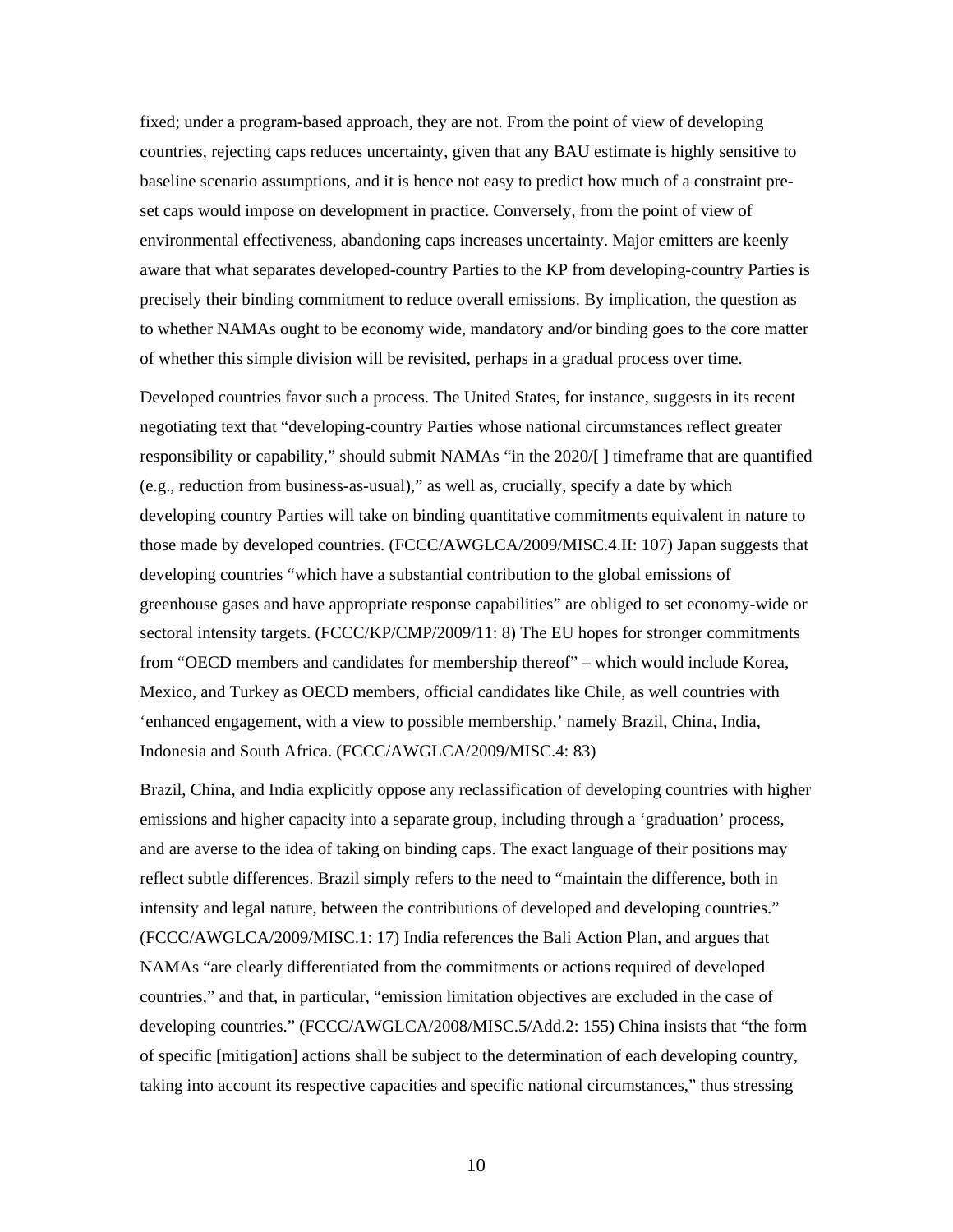the importance of a voluntary process, rather than limiting the nature of commitments in the outcome. (FCCC/AWGLCA/2009/MISC.4: 64) South Africa similarly rejects a formal reclassification, but has shown flexibility in considering different types of commitments. Binding commitments from major developing country emitters would likely be in the interest of leastdeveloped countries, especially those at high risk of climate impacts. Still, the most recent African group negotiating text speaks of a "firewall" between developed and developing country commitments. (FCCC/AWGLCA/2009/MISC.4.II: 12)

In stark contrast, Mexico's national climate action plan argues that "the current division between 'Annex 1' and 'non-Annex 1' countries has to move towards a more realistic differentiation" through a multi-stage process where binding commitments would follow as "the final phase of a step by step process." (Government of Mexico, 2007: 13)

Korea, Mexico, Indonesia and South Africa have focused on several plausible compromise options. While they stress the voluntary and country-driven nature of NAMAs, Korea, Mexico and Indonesia would consider no-lose targets for the economy as a whole. (Where a country agrees to a no-lose target, or 'soft cap,' it is eligible for issuing emission credits if it succeeds in reducing its emissions below the target, but does not face penalties if it does not succeed in doing so.) The LDC group's negotiating text similarly insists that "developing countries wishing to participate in implementation of NAMAs will have to determine/establish their reference point (business as usual)," hence opening the door to hard or soft economy-wide commitments. (FCCC/AWGLCA/2009/MISC.4.II: 7) South Africa discusses "no-lose sectoral crediting baselines." (FCCC/AWGLCA/2009/MISC.4.II: 97)

*(ii) Measurement, reporting and verification (MRV).* In facilitating an effective contribution from major developing country emitters, MRV arrangements matter no less than the nature of NAMAs. Economy-wide caps with weak MRV may be ineffective, while strong MRV may render even relatively soft commitments effective through accountability and financial incentives.

Core questions on MRV concern, firstly, whether MRV shall apply to whether developing countries undertake the *actions* they committed to, or to the *impact* of those actions. Secondly, there is dissent around whether MRV would be carried out by national authorities or an international body, and whether according to national or internationally agreed standards. Most developing countries argue that different regimes should apply to actions that receive international support and those that do not, and it seems likely that compromise might be possible along those lines. The idea of linking monitoring of NAMAs and monitoring of the support they receive in a single MRV instrument has attracted much attention.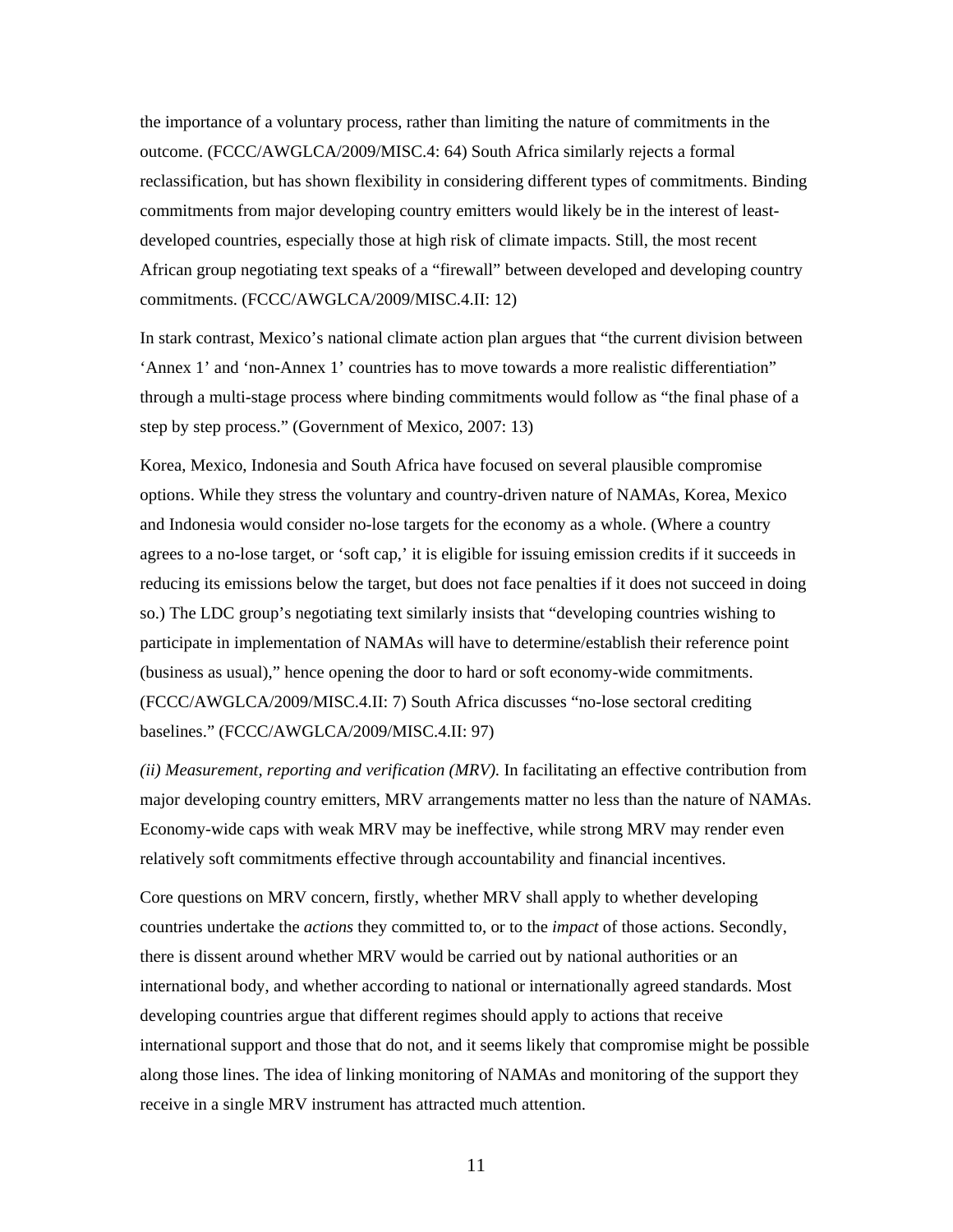China envisages MRV to be carried out nationally according to UNFCCC guidelines, and to address actions, not impacts. (FCCC/AWGLCA/2009/MISC.4: 64) Brazil suggests that monitoring and reporting would be undertaken nationally, with UNFCCC verification. MRV would pertain to the "result of the proposed action, nationally measured in terms of direct emission reductions. This result is not based on the definition of hypothetical emission baselines." The implication appears to be that reductions would be measured against a distinct counterfactual for each action, rather than against a soft cap. (FCCC/AWGLCA/2009/MISC.4: 55)

Korea, South Africa, and the African Group have made proposals that argue for different MRV rules for different types of NAMAs. Thus, South Africa envisages three tiers of MRV: (1) NAMAs that receive support through international public funding would be subject to MRV under international guidelines to be defined by the COP; (2) NAMAs that generate tradable carbon credits would be subject to MRV by COP-accredited parties, also working under international guidelines (as is currently the case with Clean Development Mechanism (CDM) projects under the Kyoto Protocol); and (3) self-financed NAMAs would require only reporting in national communications. (FCCC/AWGLCA/2009/MISC.4: 98; for Korea, see FCCC/AWGLCA/2009/MISC.1: 70) Quite similarly, India views MRV as a contractual obligation arising only for those NAMAs that receive international support. For these, it would allow MRV modalities to be negotiated between UNFCCC and the host country. (FCCC/AWGLCA/2008/Misc.5/Add.2: 156)

Mexico suggests international review of all NAMAs – "pledge and review." (Government of Mexico 2007: 14) For NAMAs receiving international support (through Mexico's proposed 'Green Fund'), it focuses on ascertaining total emissions at the national level, and believes that it is "necessary to adopt baselines derived from periodic emissions inventories with strict methodologies such as those used for National Communications under the Convention," with the advantage that "this reference to baselines abates transaction costs and overcomes the need of much stricter additionality tests of CDM projects derived from their offsetting nature." (FCCC/AWGLCA/2008/MISC.2: 43) This raises the important question whether, in order to ensure that global emissions are on track toward the agreed target, it is necessary to more frequently measure national emissions in developing countries. Currently, most developing countries measure total emission levels infrequently. The EU calls for "more frequent" emission inventories, and Japan and the United States suggest that major emitters among developing countries should report annually, as developed countries currently do. (FCCC/AWGLCA/2009/MISC.4: 109, 131; FCCC/AWGLCA/2009/MISC.4.II: 108) South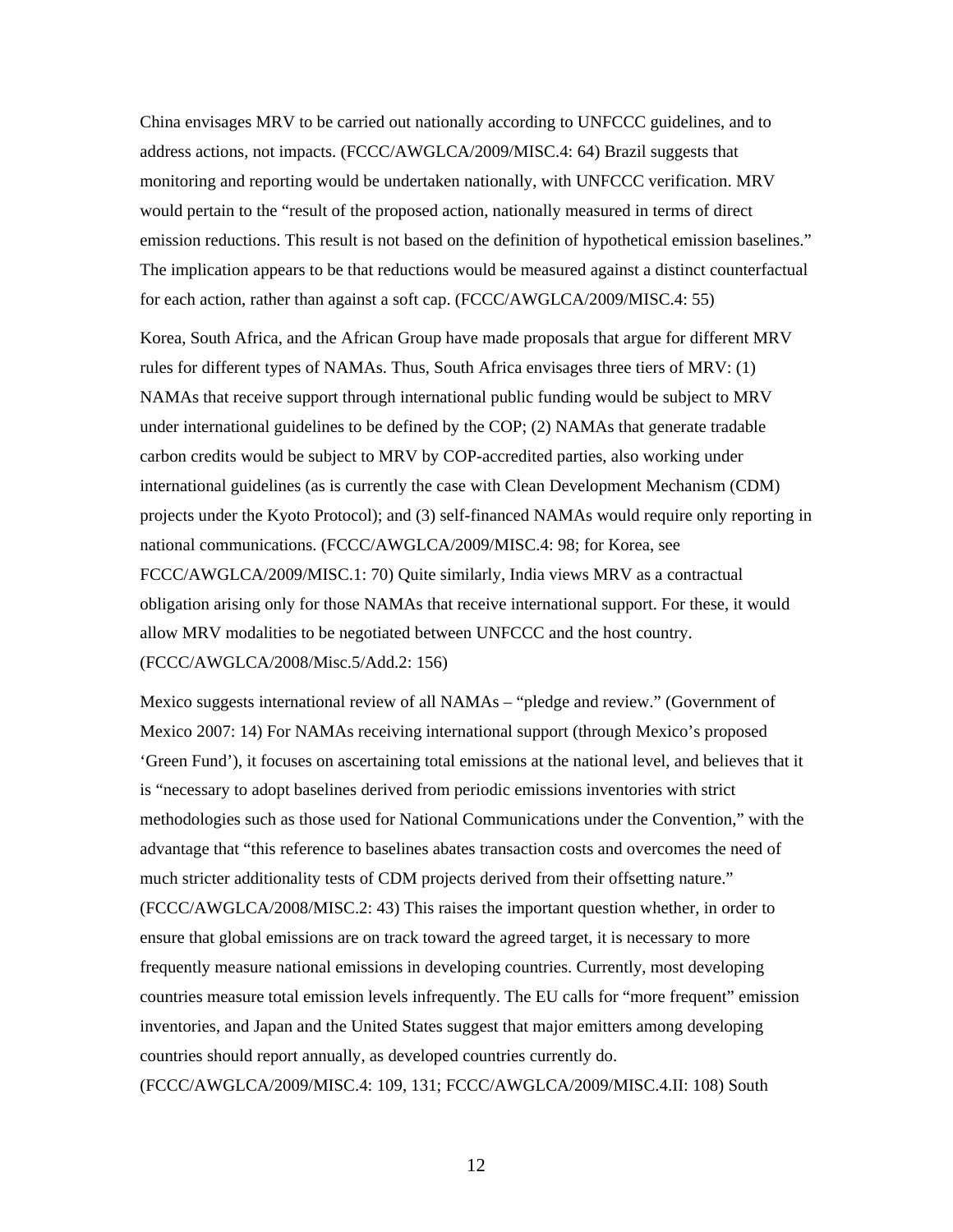Africa supports a requirement for developing countries to submit emission inventories every other year. (FCCC/AWGLCA/2009/MISC.4: 98)

#### *(4) Land use, land-use change and forestry (LULUCF)*

Parties universally recognize the importance of forests in reducing emissions. Many believe that a support mechanism flexible enough to respond to different country capacities requires the use of several funding instruments. Important open questions relate (i) to whether developed countries may use carbon credits from reduced deforestation and forest degradation (REDD) as offsets, and hence, what the role of market funding would be; (ii) to the setting of baselines, and (iii) to MRV.

*(i) Offsets from REDD activities*. Brazil and China have strongly emphasized the need for industrialized countries to make emission reduction commitments that are additional to any action on REDD. Indeed, China expresses determination that "the treatment of LULUCF should not lead to the creation of loopholes for Annex 1 Parties to achieve their emission reduction commitments by simply doing 'magic' paper work." (FCCC/KP/AWG/2009/MISC.5: 34; on Brazil, see FCCC/KP/AWG/2009/MISC.5: 27) Both countries insist that an agreement on REDD be only concluded after new industrialized country commitments have been hammered out.

On the other hand, Korea has explicitly noted that "carbon credit for REDD+ could be a good example for crediting NAMAs." (FCCC/KP/AWG/2009/MISC.3: 78) The African Group also considers the carbon market a source (among others) of funding for REDD.

(FCCC/AWGLCA/2009/MISC.4: 13) Indonesia considers that markets "may offer the best means to provide financial incentives at the scale required" for effective REDD action, as long as such funding is flanked by resources for capacity building and market readiness.

(FCCC/AWGLCA/2009/MISC.4: 120) Similarly, the Coalition for Rainforest Nations, supports a phased approach.<sup>3</sup> Countries engaging in REDD activities would fall into three categories: those receiving initial capacity building and market readiness support from ODA and public funds; those building market institutions and engaging in permit trading for demonstration, with support from public funds; and those fully participating in a market mechanism.

(FCCC/AWGLCA/2009/MISC.1.Add.4: 5)

 $\overline{a}$ 

India has brought forward another compromise suggestion (compatible with a phased approach). Funding would be made available through market mechanisms for *flows* of emission reductions,

<sup>&</sup>lt;sup>3</sup> Belize, CAR, Costa Rica, Dominican Republic, DRC, Ecuador, Equatorial Guinea, Honduras, Ghana, Guyana, Kenya, Madagascar, Nepal, Nicaragua, Panama, Papua New Guinea, Singapore, Solomon Islands, Tanzania, Thailand, Uganda, Vanuatu and Viet Nam.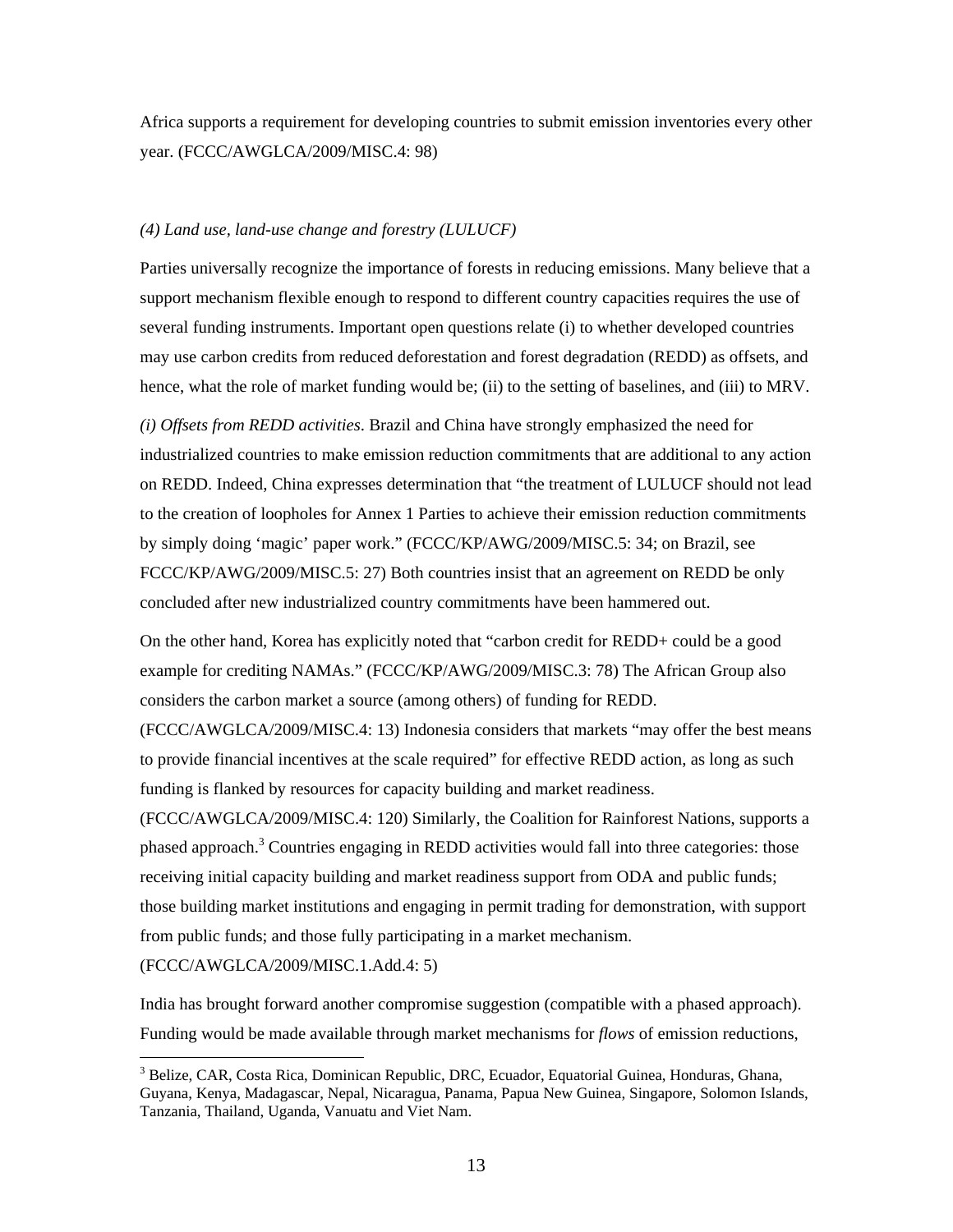such as reduced deforestation, while public funding would support the maintenance of carbon *stocks*, for instance, through enhanced forest management. (FCCC/AWGLCA/2009/MISC.4: 113) Mexico has echoed this idea. (FCCC/AWGLCA/2009/MISC.4/Add.1: 3) This approach may help avoid the inequity inherent in making funding dependent on expected deforestation only, and thereby disadvantaging countries that historically have a strong record in conservation.

*(ii) Baselines for REDD*. Allocating funding for REDD activities requires establishing a baseline against which to benchmark observed deforestation and forest degradation. Three types of schemes have emerged. Brazil proposes using historical national deforestation rates as a benchmark. (FCCC/SBSTA/2007/MISC.2: 23) Others, like the Coalition for Rainforest Nations, suggest adjusting such historical deforestation benchmarks for each country by a factor reflecting the income level of the country, as well as its forest area. (FCCC/AWGLCA/2008/MISC.5: 22) Advocates of this approach argue that it would reward countries that have maintained high forest cover, and grant low-income countries additional funds to limit deforestation. Thirdly, some developed countries have argued for projecting deforestation with a more complex model, since, as the EU puts it, the "reference emission level may need modification to reflect causal understanding of socio-economic factors that determine the rate of deforestation or forest degradation, rather than simply being set equal to the historical rate."

## (FCCC/AWGLCA/2008/MISC.5/Add.1: 20)

 $\overline{a}$ 

*(iii) MRV for REDD*. In terms of MRV, the main issue (other than the choice of a baseline) remains whether and how the risk of leakage would be addressed, i.e., whether countries would be eligible for credit for successful conservation or reforestation in designated areas, or whether the national net change in forest cover would be the only allowable measure of success. Most Parties favor national-level crediting. National performance measures pose significant administrative challenges to developing countries. Yet, it seems ineffective to grant credit in the presence of leakage (although it may be desirable to temporarily accommodate projects at the subnational level where no sufficient national monitoring and enforcement capacity exists). A possible solution for cost-effective and dependable deforestation monitoring in large areas may lie in combining remote sensing data with periodic on-the-ground verification. Using satellite data allows for frequent updates at modest cost, while in situ verification ensures reliability.<sup>4</sup>

<sup>&</sup>lt;sup>4</sup> The Center for Global Development's Forest Monitoring for Action (FORMA) project provides proof of concept for a monitoring tool in the public domain: [http://www.cgdev.org/content/article/detail/1422370/.](http://www.cgdev.org/content/article/detail/1422370)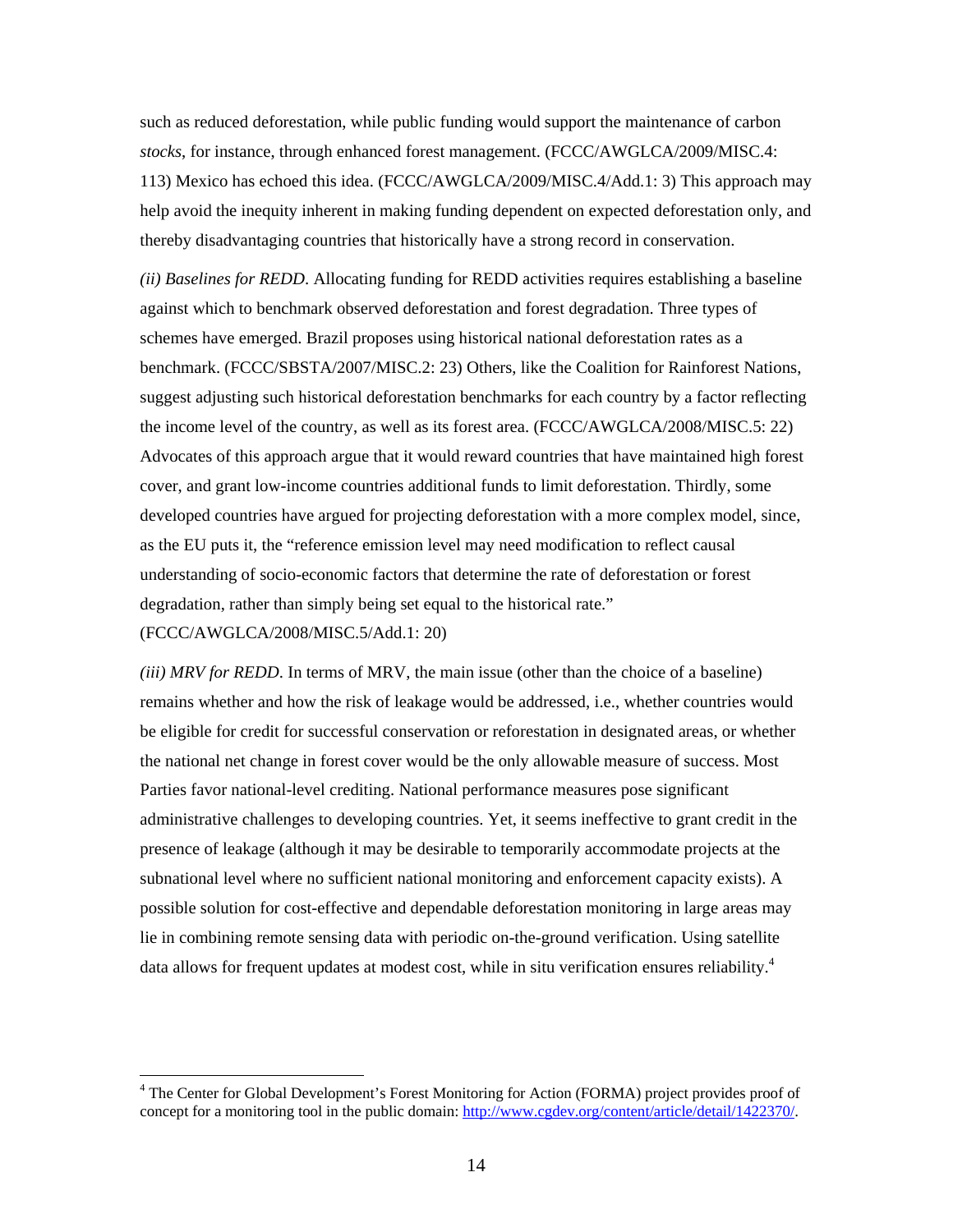#### *(5) Support for adaptation*

There is a high level of consensus on the need for new and additional funding for adaptation in developing countries. Parties also share an understanding that the range of activities covered should be broad and should encompass the preparation of adaptation plans, risk management, technology transfer, and capacity building, as well as help in economic diversification. Some priority areas are generally recognized, namely monitoring/forecasting/early warning, resilience in the agriculture sector, insurance, and coastal-zone management. (FCCC/AWGLCA/2009/4: 8) There is consensus that funding envelopes should favor least developed countries, small island developing states, and African states at risk of drought and floods. Agreement also extends to giving a lead coordinating role to the UNFCCC.

Important items still on the agenda concern the source and amount of adaptation funding. India has suggested dedicating "at least several tens of billions of US\$ per year" to adaptation, as opposed to "several hundred billion US\$ per year" in support of emission reductions in developing countries. (FCCC/AWGLCA/2009/MISC.1: 41) South Africa argues, along with the African group, that "by 2020, the scale of financial flows to support adaptation in developing countries must be at least \$67bn p.a." (FCCC/AWGLCA/2009/4: 12) China simply refers to the need for funds to be sufficient to cover the comprehensive range of adaptation actions foreseen, including "resilience through economic diversification," a category where needs arguably may be hard to bound. (FCCC/AWGLCA/2009/MISC.4: 65)

In principle, developing countries expect assistance to cover the full cost of stand-alone adaptation activities and the incremental cost of activities integrated with general development planning. Still, a common understanding has yet to emerge on how, in practice, one ought to separate the adaptation benefits of a project from co-benefits for development. As a result of this conceptual challenge, MRV for adaptation threatens to be difficult in technical terms. In terms of MRV modalities, it is generally expected that MRV of actions as well as of support will closely follow the Kyoto Protocol requirements, with measuring and reporting procedures following international guidelines, and with UNFCCC verification. Importantly, the LDCs "support MRV for adaptation in order to ensure mutual accountability, especially given experiences under [existing adaptation programs], where there has been very little accountability in the agency support provided, leading to very slow progress since the inception of the [adaptation] program almost a decade ago." (FCCC/AWGLCA/2009/MISC.4.II: 6) China concurs, suggesting that MRV cover support and technology transfer granted and their sufficiency in reaching the stated goals, as well as the use of resources and the adaptation impact of projects.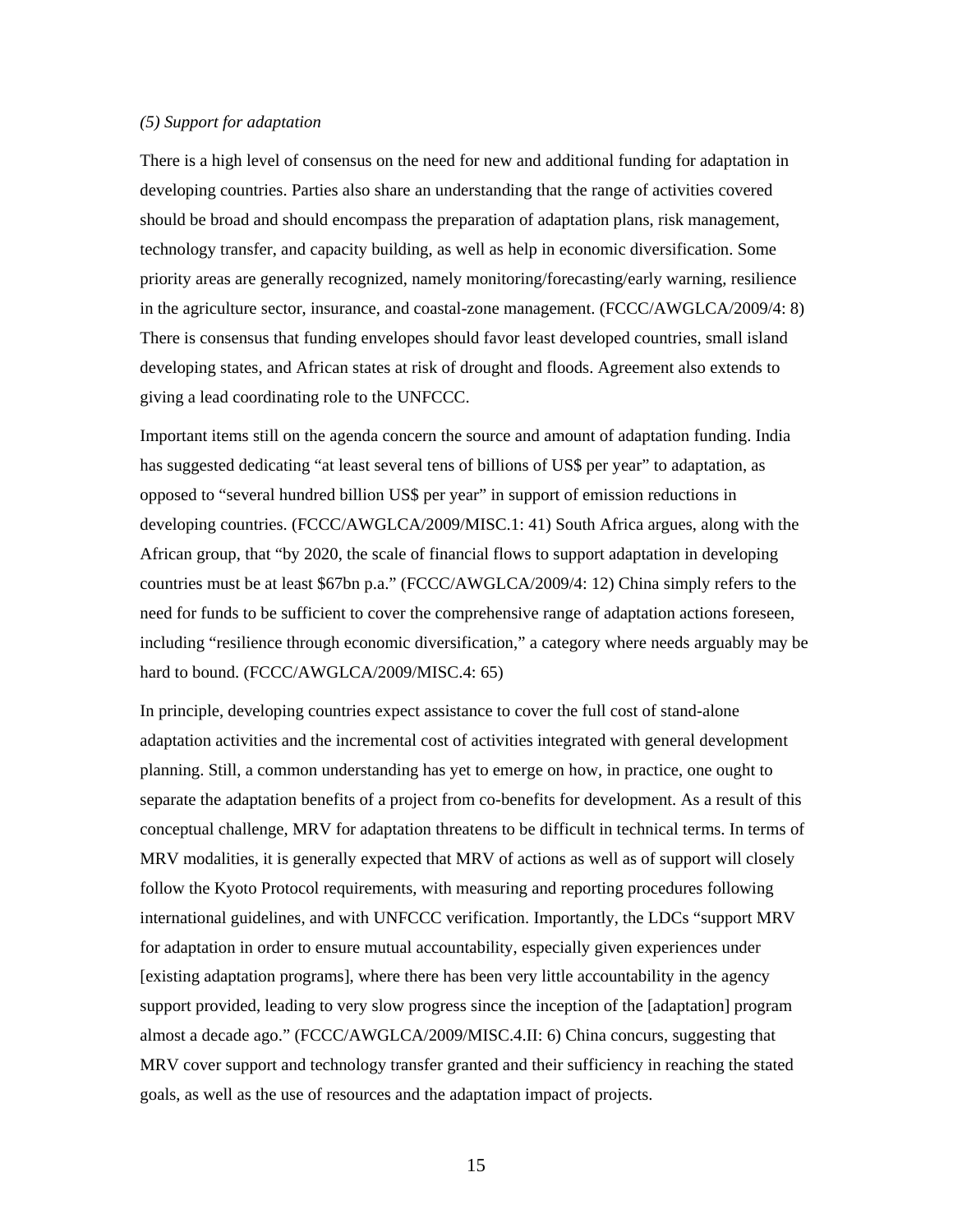(FCCC/AWGLCA/2009/MISC.4: 66) Adaptation projects may hence offer a particular opportunity to demonstrate a development partnership of mutual accountability.

#### *(6) Technology development and transfer*

Agreement in principle exists on the importance of boosting technology development, transfer, and deployment. Yet, little is settled in terms of modalities. It is not hard to see scope for positive action, e.g., in joint research projects that would yield jointly owned intellectual property. The question remains whether these activities can reach the scale that will be needed, in particular, to avoid technological lock-in and boost energy efficiency in fast growing countries.

The climate change plans brought forward by the major developing country emitters represent a significant step forward in moving toward concrete action on technology transfer. In earlier negotiations, industrialized countries cited the lack of detailed information on developing country mitigation plans and technology needs as a major obstacle to cooperation. (CIEL, 2008) By way of contrast, current plans clearly outline compelling priorities for technology needs, on the basis of immediate opportunities for reducing emission growth.

Proposals for technology transfer revolve around a draft structure put forward by China and the G-77. It envisages a Multilateral Technology Acquisition Fund, managed by a new subsidiary body to be established under the UNFCCC. This body would plan, coordinate, fund, and monitor technology transfer, based on the technology needs specified in each NAMA. The fund would be raised from developed-country public resources. Still, China stresses that the goal is "linking public finance with [the] carbon market, capital market and technology market, and leveraging larger amounts of private finance by [a] smaller amount of public finance." The fund's instruments would include subsidies, patent licensing, loan guarantees, direct equity investment, etc. It would cover the incremental cost of deployment and diffusion (as benchmarked against agreed sector/technology baseline cost), as well as the full cost of R&D and demonstration, and capacity building. (FCCC/AWGLCA/2009/MISC.4: 67)

In terms of addressing issues related to intellectual property rights (IPR), China had earlier proposed a menu of actions, including compulsory licensing, joint R&D/joint ownership, and pooling of IPR from publicly financed R&D in the public domain. In addition, it suggested incentives for differentiated pricing for developing countries. (FCCC/AWGLCA/2009/MISC.1: 23) China's most recent negotiating text contains less specific language on changing IPR to enhance technology transfer. LDCs have stressed that "while the major developing countries have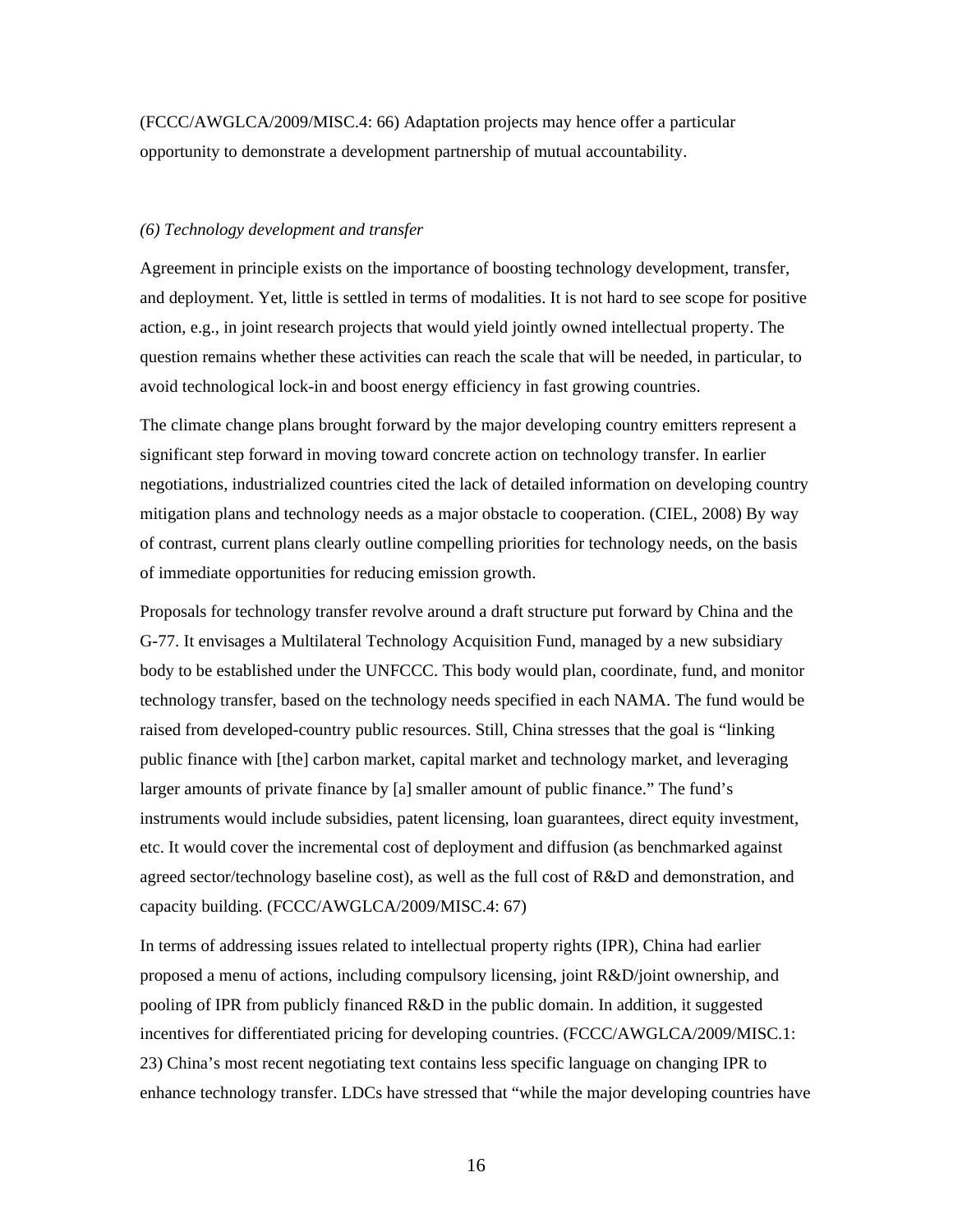capacity to adapt technologies, the LDCs and others will simply use these technologies as Black Boxes and therefore issues of intellectual property rights are of less significance," and affordable access is paramount. (FCCC/AWGLCA/2009/MISC.4.II: 7)

India's views on technology transfer mirror China's closely. India favors establishing an Executive Board of Technology under the COP to oversee a technology fund with the assistance of a secretariat. Full funding would be granted for R&D and deployment of *adaptation* technology, as well as for R&D and demonstration of *mitigation* technologies. The technology fund would cover the incremental cost for the "creation of manufacturing facilities" for clean technology through compulsory licensing or funding for patent cost, conversion of old production facilities, early retirement of capital, personnel retraining, etc. The fund could pursue these goals by guaranteeing FDI, financing capacity building, leveraging venture capital for new technologies, or supporting joint development by several Parties. MRV would be carried out on the speed and depth of technology transfer. (FCCC/AWGLCA/2009/MISC.4: 115)

Finally, Mexico envisages diverting part of Parties' contributions to its proposed Green Fund into a Clean Technology Fund. The fund's objective is somewhat more narrowly conceived of than in the G-77 and China's vision. It would support technology development, demonstration and dissemination, yet, with a focus on "technologies that are close to acquiring commercial status and that even in the short term, would allow beneficiary countries to reorient their development towards a lower carbon economy." (FCCC/AWGLCA/2008/MISC.2: 44)

#### *(7) Funding global action*

Providing sufficient funds for reducing emission growth in developing countries is among the biggest unsettled issues on the agenda. Industrialized countries will most likely take on binding caps, and developing countries most likely will not. The key question for mitigation funding is then who pays for abatement in developing countries (the implementing country, or developed countries – whether through public funds or private carbon market transactions), and who receives credit for the reduction in emissions (the implementing country, or the one that pays).

Three scenarios (and mixtures between them) are possible. Firstly, (1) NAMAs could receive public funding from developed countries, with emission reductions credited to the implementing country. Alternatively, the system could expand the use of market mechanisms beyond the CDM process. With this option, (2a) NAMAs could receive (partial) public funding from developed countries, and reductions could be (partially) credited to the financing country as offsets; and/or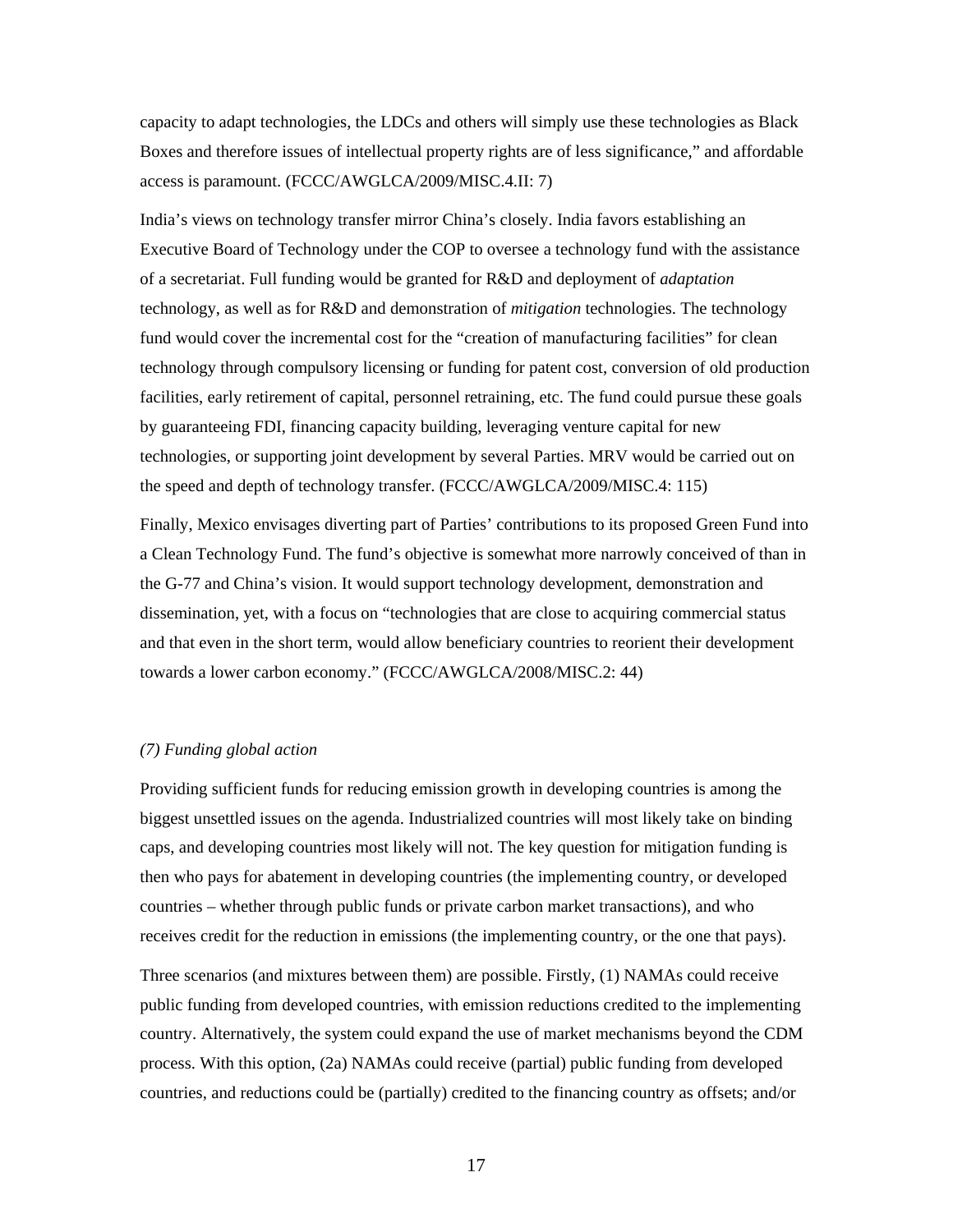(2b) NAMAs could generate certified offsets which could be sold in the private carbon market. In terms of burden sharing, the two latter mechanisms are *a priori* equivalent, since the market buyers would be private entities from developed countries that purchase credits to meet their domestic cap requirements. It would of course also be possible for (3) NAMAs to be funded by developing countries, who then retain the credits.

Adaptation and mitigation funding involve different considerations and tradeoffs. Adaptation presents a tradeoff between equity and willingness to pay in developed countries. It hence resembles traditional aid negotiations, although the ethical obligation on developed countries to provide funds is particularly compelling in the context of climate change, since the ability to assist meets responsibility for damage inflicted. The EU's, Japan's and the United States' current negotiating texts are quite forthcoming on adaptation funding.

By way of contrast, in mitigation funding, important effectiveness and efficiency questions are also at play. One may find it appealing on principle for developed countries to conduct most emission abatement domestically, and technology development may be fostered by vigorous domestic action. Yet, action may be more cost-efficient, and technology transfer may be deeper, if there is a market element to international action. Furthermore, many studies illustrate how little excess capacity there exists in mitigation opportunities in the near term, and hence, how little room for error the global community has in implementation. (McKinsey, 2009) The implication may be that flexibility mechanisms are indispensable not just in terms of economic efficiency, but indeed in terms of environmental effectiveness.

The relative role in financing NAMAs of market mechanisms, public funds from industrialized countries, and developing countries' own resources will be a key negotiation issue. The Parties agreed in Poznan to retain the CDM mechanism, so there is no doubt that some market mechanism will still be in place under the new regime. Yet, the volume of the CDM is small compared to emission reduction needs, and the important question remains whether the market will be scaled up, through offset credits generated by NAMAs, or through some other version of programmatic and policy-based CDM.

Open questions hence remain as to (i) the scale and modalities of public funding from developed countries, and (ii) the use of offsets in meeting developed country commitments, and the role of private carbon markets.

*(i) Scale and modalities of public funding.* Some developing countries have specified what amount of public financing from developed country they would consider appropriate.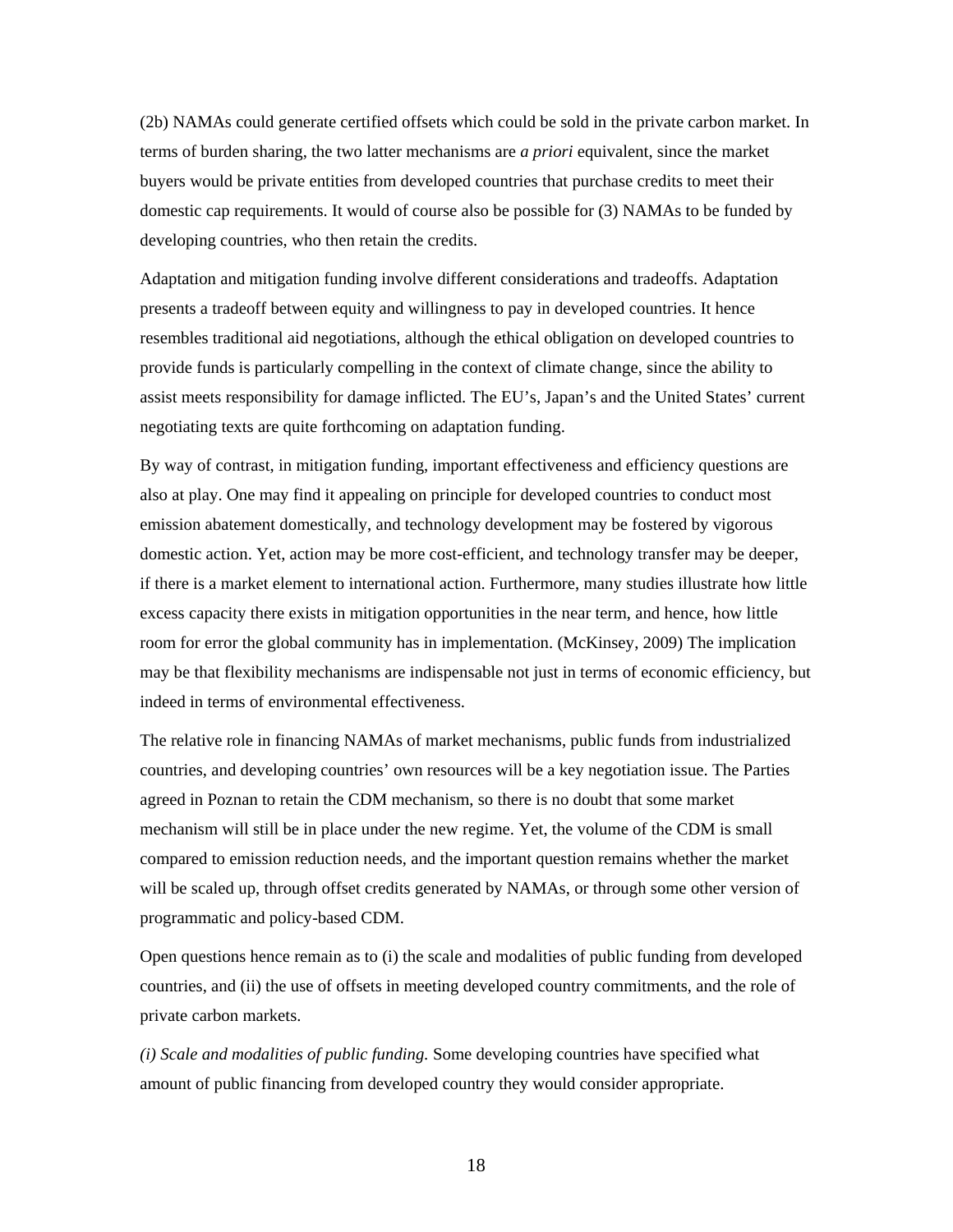India speaks of "…assessed contributions equal to at least 0.5% of the GDP of the Annex I Parties" for the UNFCCC financial mechanism. Among developed countries, with the exception of transition economies, each individual country "shall contribute 1 percent of its GDP." (FCCC/AWGLCA/2009/MISC.4: 109-110). South Africa and the African group envisage that "a 2020 target for the scale of financial flows to support mitigation in developing countries is set at \$200bn by 2020 (0.5% of GDP of Annex II Parties)." (FCCC/AWGLCA/2009/MISC.4: 13) China suggests that "developed country Parties shall make assessed contributions by a percentage of annual GDP, e.g. 0.5-1%, in addition to the existing ODA." (FCCC/AWGLCA/2009/MISC.4: 68)

Many developing countries argue that mitigation support funds are not voluntary relief granted by industrialized countries but dues owed to developing countries in exchange for their likely reaching lower historical per-capita emission levels than developed countries. Brazil, China and India have hence expressed a strong preference for raising funds through assessed contributions. Indeed, Brazil argues that global carbon taxes and other "proposals to divide the burden of financing are unacceptable." (FCCC/AWGLCA/2009/MISC.1: 17) India further stresses the need to distinguish between ODA and funding in support of mitigation and adaptation. It argues that funding "needs to be adequate and predictable … and hence cannot be voluntary." (FCCC/AWGLCA/2009/MISC.4: 110)

*(ii) The use of offsets by developed countries*. Among key emitters, China is adamant that "the emission reduction credits generated from NAMAs … shall not be used by developed country Parties to offset their quantified emission reduction targets." (FCCC/AWGLCA/2009/MISC.4: 66) China points out that the IPCC-recommended emission range for Annex I countries "does not take into account … the use of international offset mechanisms," so that the use of offsets might lead to under-reaching. (FCCC/KP/AWG/2009/MISC.3: 28) In effect, this stance implies that developed countries would be obliged to finance NAMAs without receiving credits. Private entities could still buy credits from project-based CDM, but the market mechanism would not be vigorously expanded. China considers that the "private sector approach and market-based mechanism can only play a complementary role" to public funding. It argues that the profit motive and the market's "weakness in providing public goods" limit its effectiveness in fostering emission reductions, thus repudiating the consideration that pricing in emission externalities might alter the market's ability to provide the public good of a livable climate. (FCCC/AWGLCA/2009/MISC.4: 68)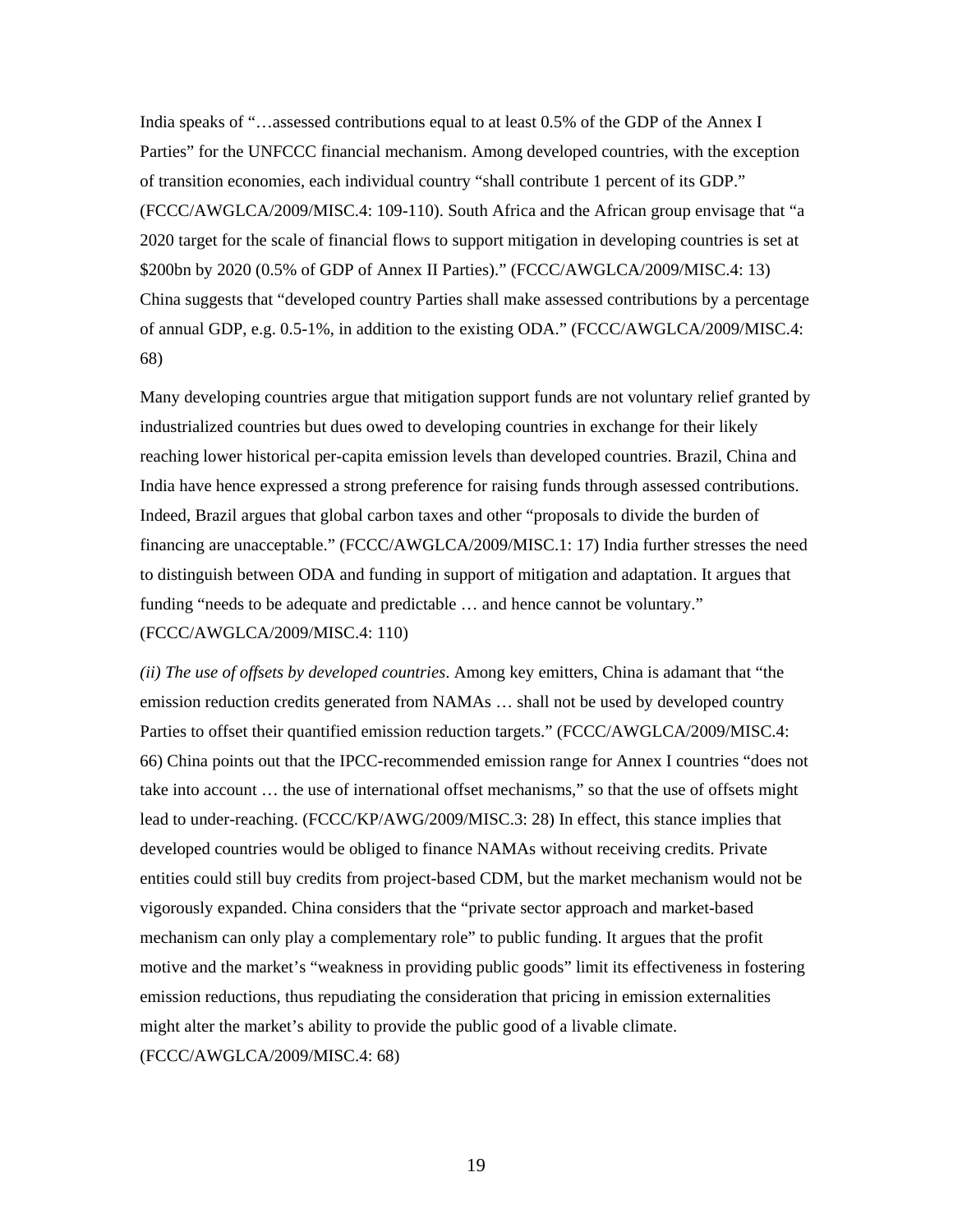India has stressed the mandatory nature of public funding and argues that the implementation of NAMAs would be "contingent upon the receipt of the enabling finance and technology requirements," (FCCC/AWGLCA/2009/MISC.1: 42) in the form of "interest-free, non-repayable transfers." (Government of India, 2009b: 4) India allows for the continued use of the CDM but does not foresee that NAMAs would generate tradable credits. Brazil has articulated a similar position. (FCCC/AWGLCA/2009/MISC.4: 55)

At the opposite end of the spectrum, Mexico and Korea have come out strongly in support of reforming and expanding market mechanisms to complement public funding. They see NAMAs as a key vehicle in this undertaking. Korea argues that "public financing from developed countries would not be sufficient to support all NAMAs of developing countries." (FCCC/KP/AWG/2009/MISC.3: 78) It proposes that the COP "*[decide]* to set up a crediting mechanism … in which carbon credits for the verifiable emission reductions from the NAMAs of the developing country Parties … can be issued in order to assist them in achieving sustainable development and contributing to the global efforts to combat climate change."

(FCCC/AWGLCA/2009/MISC.4.II: 79)

Mexico has sketched out a similar position in its National Strategy, and the idea of NAMA credits is strongly consistent with its domestic cap and trade policy. It argues that "reductions resulting from … NAMAs could either be a contribution of the [implementing] country to the global mitigation effort, or be used in a crediting mechanism of the carbon market in exchange for additional caps for Annex I Parties." (FCCC/KP/AWG/2009/MISC.3: 74) Its Green Fund proposal is meant to increase international action and hence calls for any emission reductions supported by the Fund to be additional to commitments for domestic emission reductions. Yet, it also envisages that, once the Fund is firmly established, Parties could explore the possibility that the Fund could issue carbon credits for activities it finances, and sell these to private entities. (FCCC/AWGLCA/2008/2008/MISC.2: 44)

Indonesia and South Africa also see a role for an expanded use of market mechanisms. Indonesia considers public funding a "major source" of investment, but believes that additional significant market resources will be required. Congruently, it argues that developed country emission abatement "should be undertaken mostly by domestic actions," but suggests that developing country NAMAs could generate carbon credits where a country emits less than it is permitted to under a soft cap. (FCCC/AWGLCA/2009/MISC.4: 119) South Africa and the African group call for the use of "new and innovative sources of public and private sector finance," yet, "with the major source of funding coming from the public sector." (FCCC/AWGLCA/2009/MISC.4: 14)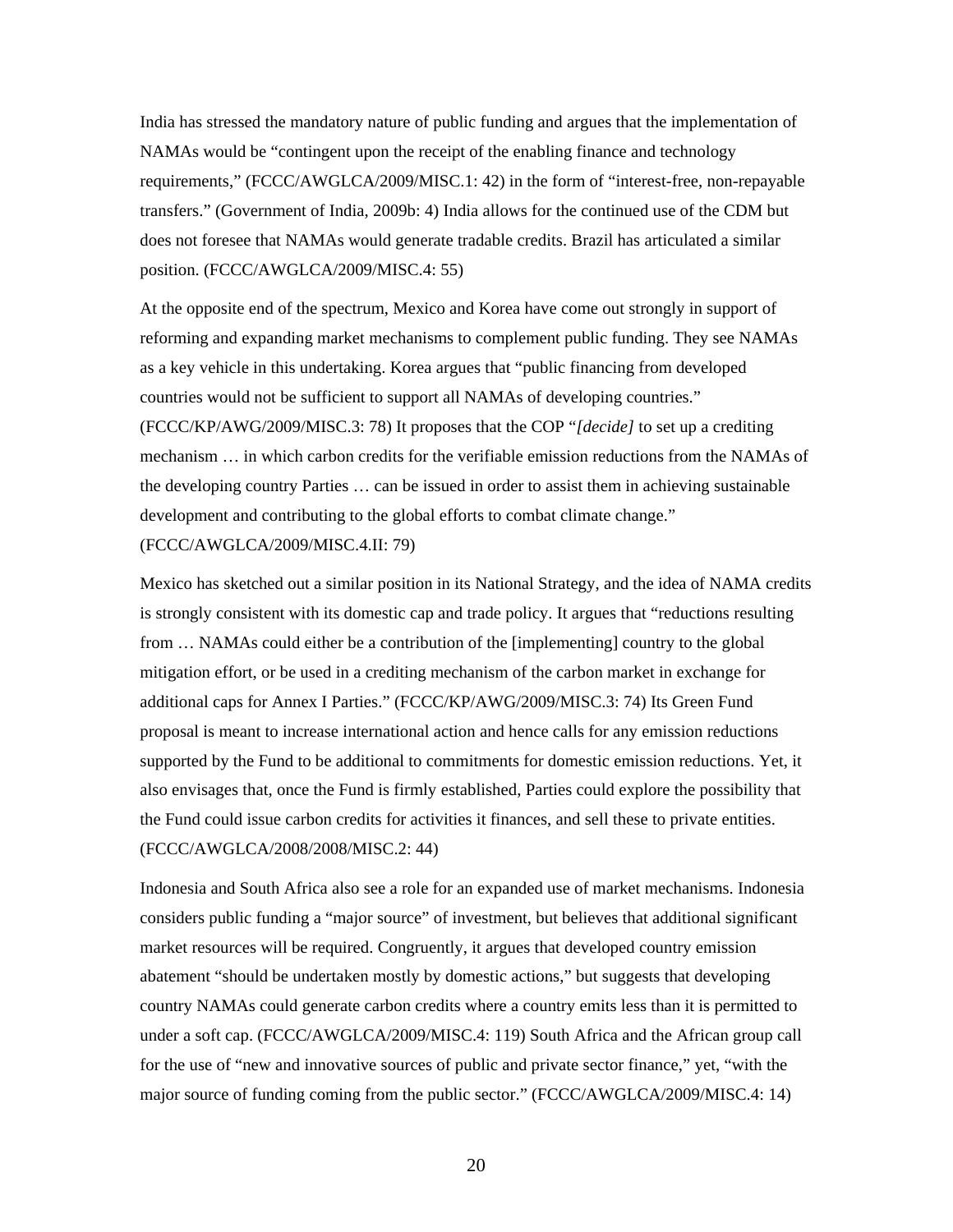Korea has floated the possibility that a proportion of carbon credits generated could be "permanently retired from the global carbon market." (FCCC/KP/AWG/2009/MISC.3: 79) Mexico similarly considers that, if carbon credits were to be sold for action financed by its Green Fund, these credits would be "subject to discount rules … to ensure the environmental integrity of the scheme." In addition to maintaining environmental effectiveness, introducing discount factors might also preserve a stronger incentive for developed countries to lower emissions domestically: from a developed country perspective, applying a discount factor is equivalent to raising the price of offsets relative to the price of domestic emission abatement. With similar goals in mind, a number of other Parties have suggested limiting the share of a developed country's emission reduction commitments that could be fulfilled through offset purchases – perhaps to as little as 10%. (FCCC/AWGLCA/2009/INF.1: 80)

The views expressed by Indonesia, Korea and Mexico and (perhaps) South Africa are not incompatible with the U.S. position, which stresses awareness of "the need for a dramatic increase in the flow of resources available to developing countries to catalyze both mitigation and adaptation actions," but also believes that "resources will need to flow from a wide variety of sources," and argues that "the private sector is expected to be a much larger source of funding than the public sector." (FCCC/AWGLCA/2009/MISC.4.II: 109) Similarly, the current EU proposal for the KP amendment envisages a mix of market and public funds in supporting developing-country action. It foresees a sectoral crediting mechanism, in which developing countries set no-lose sectoral emission targets, and are eligible for certified tradable credits if their emissions are below the target. Credit trading would also include "units created under mandatory emissions trading systems in [developing] countries," such as Mexico's cap and trade scheme. (FCCC/KP/CMP/2009/2: 13; for Japan's position, see FCCC/KP/CMP/2009/11: 14)

Disagreement over the use of offsets may be driven by genuine worries among developing countries that developed countries are not taking on sufficiently deep emission reduction commitments. In light of the relatively low emission cuts proposed by the United States and some other developed countries, this is a legitimate concern. In addition, major developing emitters may be concerned that selling today's emission credits generated from comparatively cheap mitigation action may leave them facing higher marginal cost in meeting commitments they may have to take on themselves post-2020. (Observers have called this the 'low hanging fruit' problem' of mitigation.) Yet, it may be in the interest of many developing countries, and LDCs in particular, to seek a compromise that would allow for a broader use of offsets in exchange for higher than expected developed country commitments – a trade-off that Indonesia and Mexico,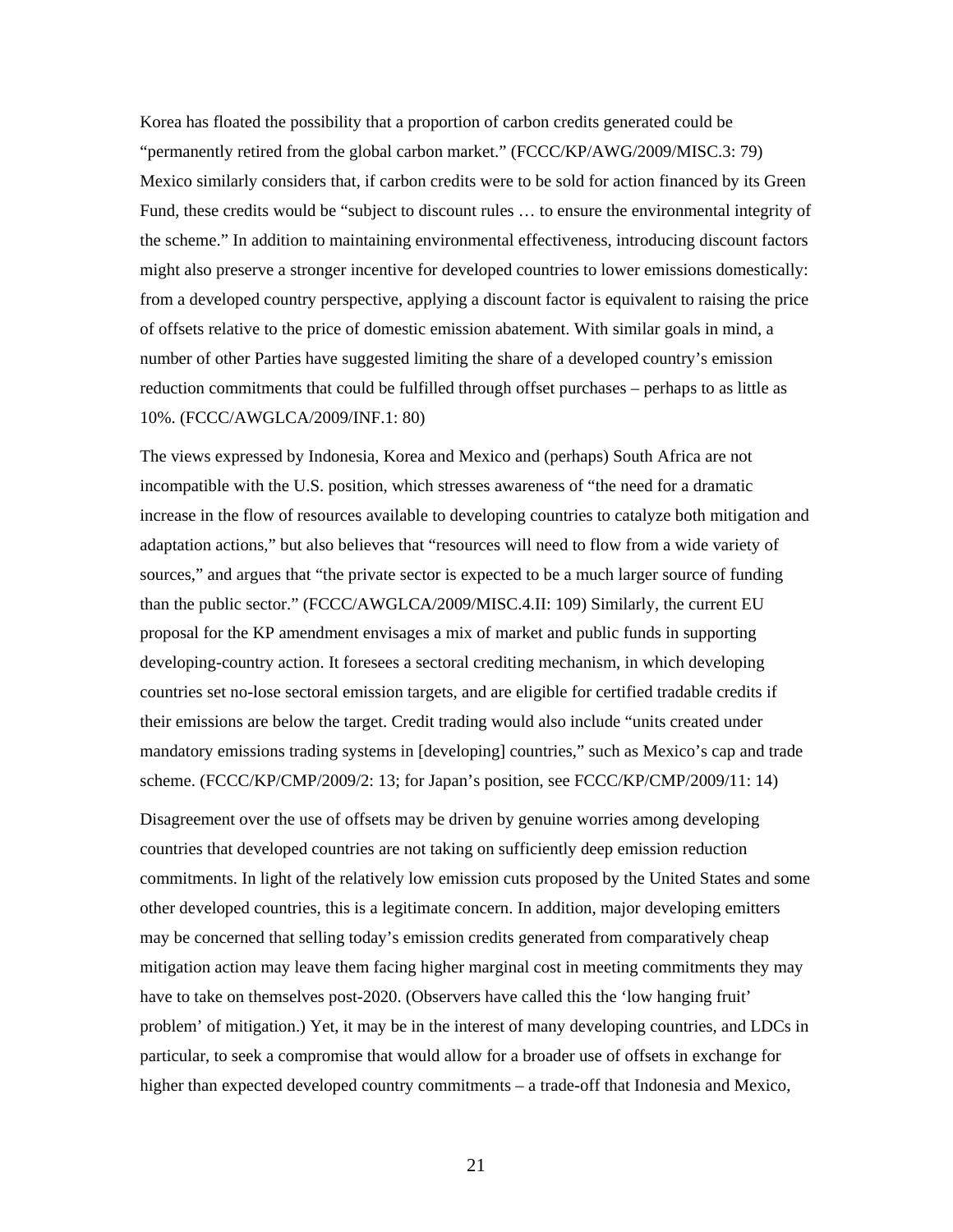for instance, have suggested. Such a compromise might help promote core interest of LDCs, namely reducing future climate change impacts, preserving scarce international funds for adaptation expenses, and attracting investment for NAMAs.

#### *(8) Institutional arrangements*

Much work remains to be done in designing an institutional architecture to support action on climate change. Key areas of contention include (i) the governance of climate-related funds and carbon markets, as well as (ii) funding eligibility criteria and access modalities.

*(i) The role of markets and multilateral funds*. In essence, developing-country proposals for the institutional architecture either call for a UNFCCC-managed system of large public funds, or envisage a more decentralized market architecture with a smaller role for public funds.

The G-77 and China have brought forward a detailed proposal on governance and institutions. It rests on two principles: supremacy of the COP as the main governing body, the reliance on public funds. The scheme would set up separate new funds, namely an "Adaptation Fund, Mitigation Fund, Multilateral Technology Acquisition Fund, and Capacity Building Fund," as well as perhaps a Venture Capital Fund and a Climate Insurance Fund. All of these would be under the authority and guidance of the COP, and managed by a Board with geographically balanced representation. They would operate with the support of a secretariat, a scientific advisory panel and a monitoring and evaluation panel, as well as a trustee. (FCCC/AWGLCA/2009/MISC.4: 68) The African Group's and India's proposals are similar in spirit. India calls for "a multilateral governance structure that is sufficiently responsive to the perspectives of the developing country Parties." (FCCC/AWGLCA/2009/MISC.1: 41) China and India insist that developed countries may meet funding commitments only through contributions to funds overseen by the UNFCCC, not through contributions to other multilateral institutions or through bilateral agreements. Indeed, India argues that there is "no scope for *unilateral* determination by the assessees [developed countries] of which developing country Parties may be funded, or the extent of funding required." (FCCC/AWGLCA/2009/MISC.1: 41)

As discussed above, Mexico and Korea take more market-oriented approaches. To boost international action above and beyond domestic commitments, Mexico envisages a Green Fund under the "general guidance" of the COP. Yet, it stresses that it wishes to avoid "the creation of a new bureaucratic organization or and additional administrative burden" and hence suggests that "the COP will decide upon an existing multilateral institution that has global and financial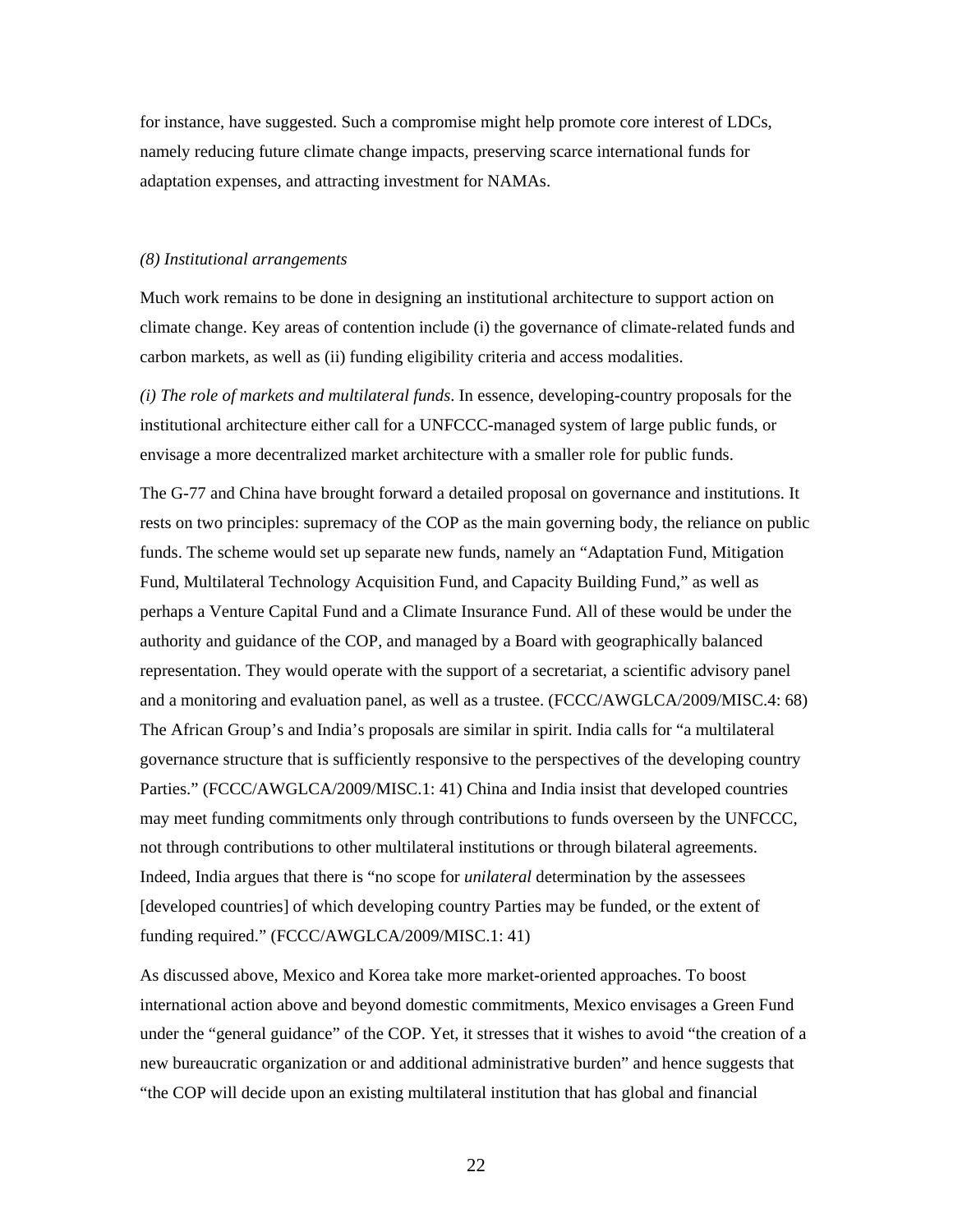experience in the field, for administering the Fund." (FCCC/AWGLCA/2008/MISC.2: 45) In addition, Mexico "favors … the intensive use of market mechanisms to foster mitigation activities in a sustained manner and to reduce, globally, the costs of compliance" and calls for bold action in expanding the CDM. (Government of Mexico, 2007: 15)

Korea proposes setting up a mechanism to issue emission credits for NAMA programs, which would then be traded globally. Oversight and certification would be managed either by a new body set up by the COP or by the CDM Executive Board. Korea's most recent submission suggests that Parties should at Copenhagen simply agree on the principle of issuing credits for NAMAs, and define at the COP meeting in 2010 what would be the eligibility criteria for NAMAs to receive support, the MRV modalities, and the *modus operandi* for the crediting mechanism. (FCCC/AWGLCA/2009/MISC.4.II: 78) Earlier, Korea had suggested that "the rules to operationalize NAMA credits could build on existing CDM rules and criteria." (FCCC/AWGLCA/2008/MISC.2: 45)

*(ii) Funding eligibility criteria*. South Africa has proposed a mechanism for how NAMAs could be matched with funding. First, developing countries would register an indicative plan, including emission abatement estimates. This would then be evaluated by a UNFCCC Technical Panel. A certification from the Panel that the impact estimates are technically sound would trigger a mechanism to match the proposal with appropriate support. NAMAs would then be implemented by the individual countries, with capacity building support, and eventual MRV of both actions taken and support provided. (FCCC/AWGLCA/2009/MISC.4.II: 97) The proposal powerfully illustrates the idea that NAMAs should be largely country-driven and subject only to quality control – much like projects are handled under the current direct-access provision for the Adaptation Fund. A key question that is not addressed in the proposal is whether support would be as requested (and then perhaps limited by national funding envelopes) or commensurate with emission impacts (implying a cost-efficient allocation of funds).

Mexico raises this question in its plan for a Green Fund. It suggests that "to avoid imbalances," there ought to be a ceiling on funding for any given country of perhaps 15% of the Fund's volume. It further puts forth the idea that "resources could be allocated in the first instance as a function of the funding given to a unit of emission reduction," i.e., with a view to minimizing the cost of global emission reductions. (FCCC/AWGLCA/2008/MISC.2: 44) This conforms to the EU's position. (FCCC/AWGLCA/2009/MISC.4: 85)

A path-breaking decision of the Poznan COP was to allow developing countries direct access to the Adaptation Fund. Under this provision, designated bodies in developing countries that meet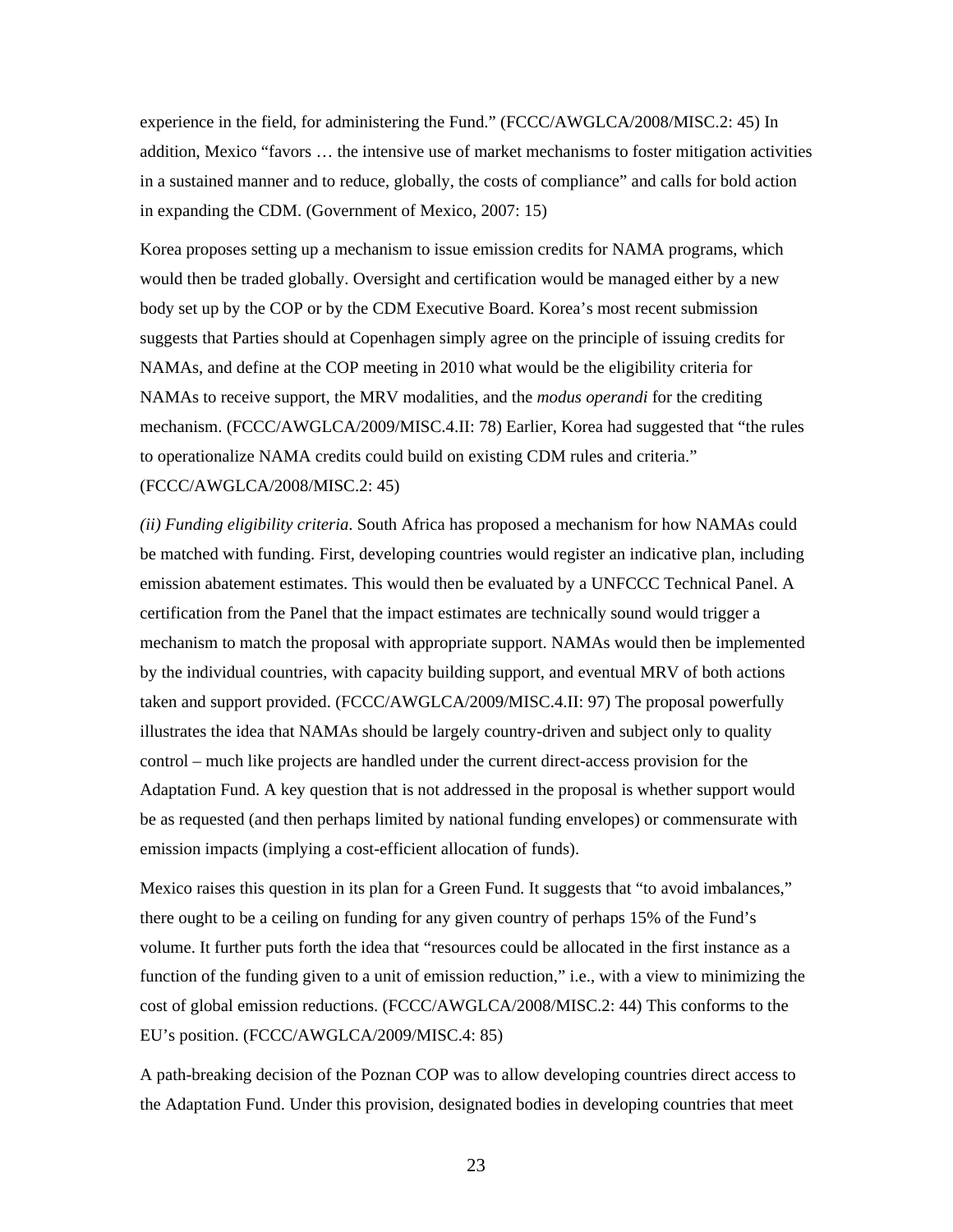certain fiduciary requirements can directly submit projects to the Fund for approval, and then oversee implementation (subject to independent evaluation at project termination). Developing countries hence can choose whether or not they wish to rely on third parties, such as the World Bank or UNEP, for project preparation and implementation. In this respect, as well as in the developing countries' insistence that support commitments from developed countries be subject to MRV and carry penalties for non-compliance, the nature of funding for climate change action breaks the traditional aid paradigm and poses interesting challenges and opportunities for a new type of partnership. Some proposals aim to further pursue this development. Thus, the LDC group calls for "simplifying [access] modalities to funds for adaptation, such as revising the cofinancing requirements for LDCs and direct budget support." (FCCC/AWGLCA/2009/MISC.4.II: 6) India appears to take the direct access idea one step further when it suggests that the boards of the various funds, "with approval of the COP, may authorize the national entities of developing country Parties as designated by such Parties, to approve activities, projects, programs for funding, subject to the guidelines and procedures approved by the COP." (FCCC/AWGLCA/2009/MISC.4: 111)

#### *Summary*

Negotiating positions of major developing country emitters (as well as of developed countries) are far from monolithic. Rather, a continuum of stances has emerged on each of the issues discussed in this essay.

A reasonably high degree of consensus appears to be forming on the long-run target to limit warming, as well as on adaptation action. On many other key issues, both developing and developed countries have proposed compromise solutions that may well prove productive. These include, among others, taking a phased approach to action on forests, permitting limited use of (discounted) offsets in exchange for higher developed-country commitments, and limiting new bureaucracy in implementation arrangements while taking every effort to ensure that adaptation and mitigation programs are highly country-driven.

If these issues are considered separately, Parties appear to have made progress in identifying the scope for compromise. Yet, the fundamental balance of burden-sharing between developing and developed countries depends jointly on the choices made on all of these issues. It hinges upon the nature and depth of mitigation commitments as much as on the rules on the use of offsets, and on the scope and modalities of funding and technology transfer. In addition, Parties appear to be a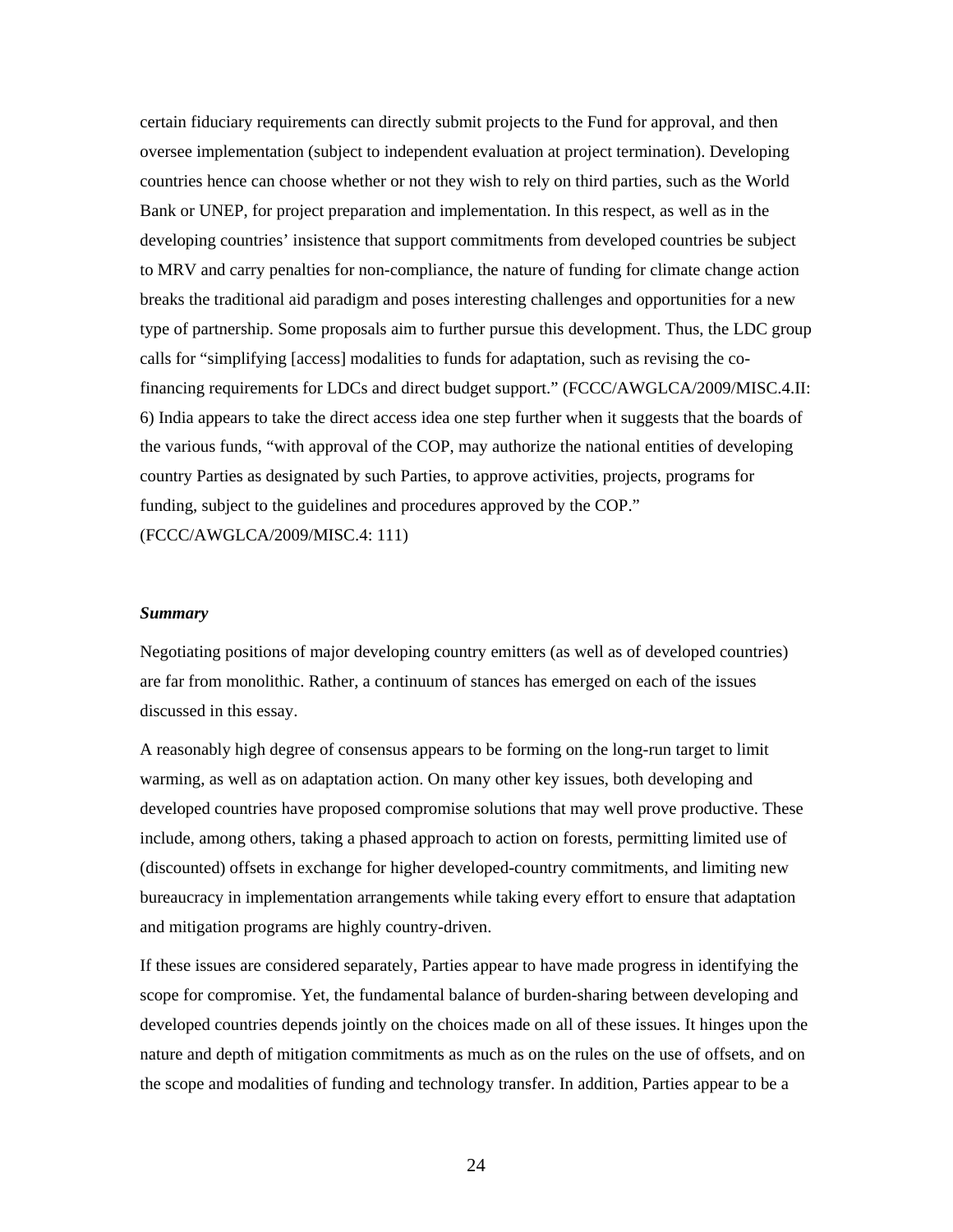degree suspicious of each other, as is perhaps inevitable in negotiations concerning a global public good. In consequence, agreeing on any single issue, and hence, limiting the range of questions on the agenda, may prove difficult until a comprehensive package deal can be reached.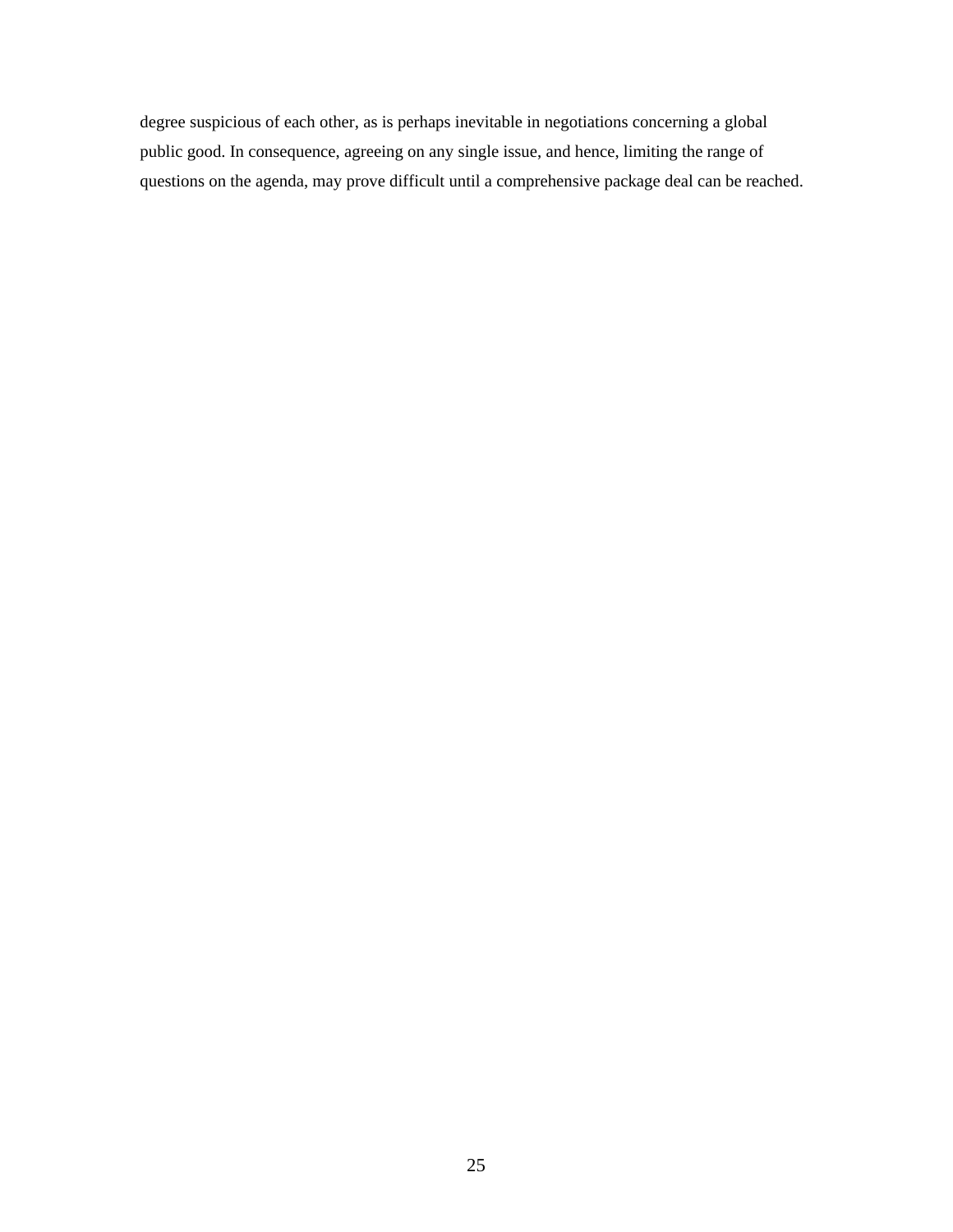## *References*

Baker, P. (2009), "Poorer Nations Reject a Target on Emission Cut," *New York Times*, 8 July 2009.

Breidenich, C., and D. Bodansky (2009), "Measurement, Reporting and Verification in a Post-2012 Climate Agreement," Pew Center on Global Climate Change.

Center for International Environmental Law (CIEL) (2008), "The Technology Transfer Debate in the UNFCCC: Politics, Patents and Confusion," *Intellectual Property Quarterly Update* 4(2008): 1-11.

Cho, M., "South Korea Unveils CO2 Target Plan," *Reuters*, 4 August, 2009.

Climate Strategies (2009), *Is the new 'climate doctrine' marking a turning point in Russian policy?* Issues and Options Brief, 07 May,2009.

den Elzen, M., and N. Hoehne (2008), "Reductions of Greenhouse Gas Emissions in Annex I and non-Annex I Countries for Meeting Concentration Stabilization Targets, *Climatic Change* 91: 249-274.

Forest, C., et al. (2008), "Constraining Climate Model Parameters from Observed 20th Century Changes," Tellus A: 60(5), 911-920.

Government of Barbados (2009), *Mitigation under 1(b)(i) of the Bali Action Plan*, Submission by Barbados on behalf of the Alliance of Small Island States to the workshop on subparagraphs 1 (b) (i) and 1 (b) (ii) of the Bali Action Plan at the fifth session of the Ad Hoc Working Group on Long-term Cooperative Action under the Convention, Bonn, 1 April, 2009. Online: [http://unfccc.int/files/kyoto\\_protocol/application/pdf/barbadosonbehalfofaosis.pdf.](http://unfccc.int/files/kyoto_protocol/application/pdf/barbadosonbehalfofaosis.pdf)

Government of Brazil (2008), *National Plan on Climate Change*.

Government of India (2008), *National Action Plan on Climate Change*.

- (2009a), *National Solar Mission* (draft), online: [http://www.indiaenvironmentportal.org.in/files/national-solar-plan.pdf.](http://www.indiaenvironmentportal.org.in/files/national-solar-plan.pdf)
- (2009b), *Mitigation Actions under Para 1(b)(ii) of the Bali Action Plan*, Indian submission to the workshop on subparagraphs 1 (b) (i) and 1 (b) (ii) of the Bali Action Plan at the fifth session of the Ad Hoc Working Group on Long-term Cooperative Action under the Convention, Bonn, 1 April, 2009. Online: [http://unfccc.int/files/kyoto\\_protocol/application/pdf/indiaii.pdf.](http://unfccc.int/files/kyoto_protocol/application/pdf/indiaii.pdf)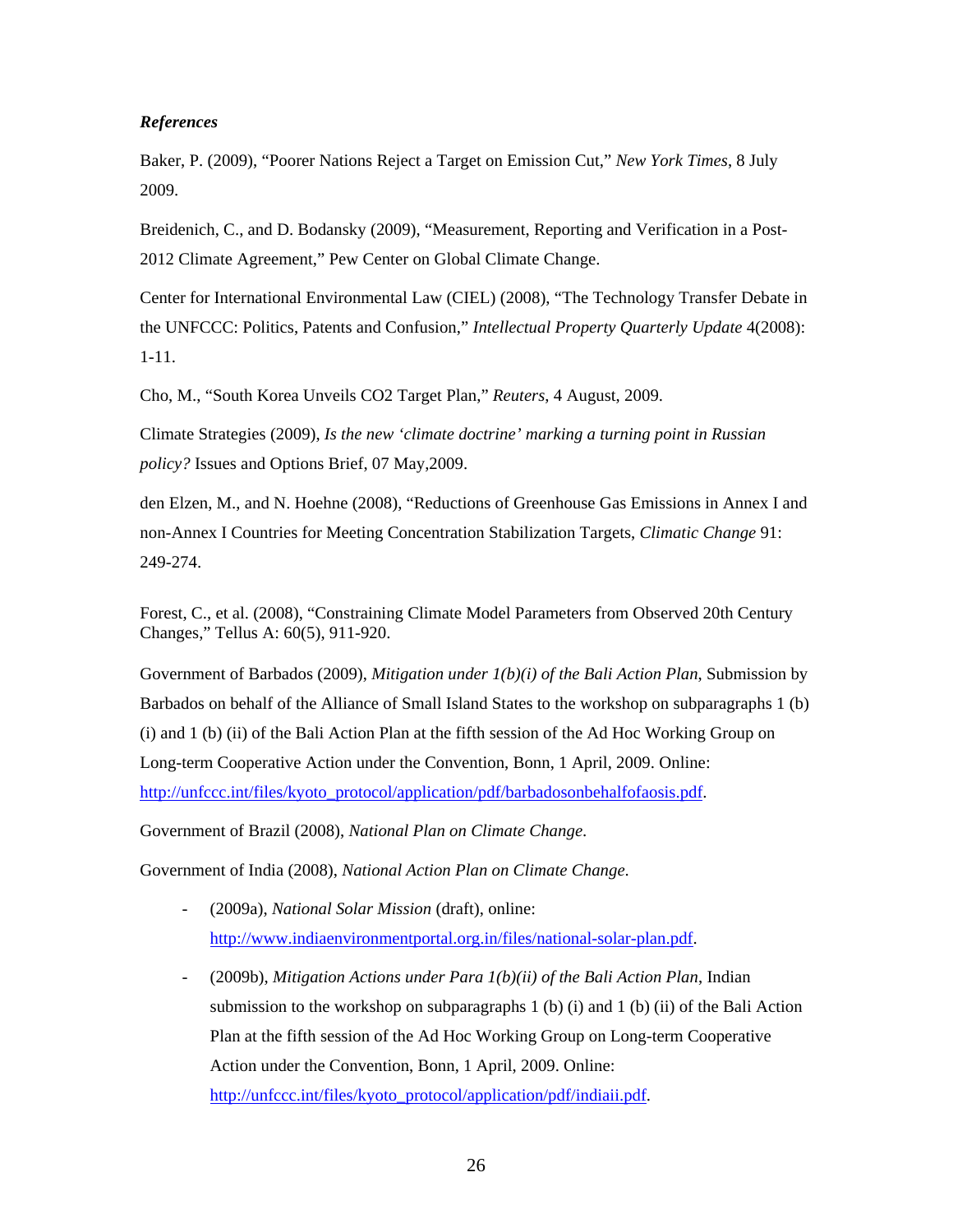Government of Indonesia (2006), *National Energy Policy*, Presidential Regulation No. 5/2006.

- (2007), *National Action Plan Addressing Climate Change*.

Government of the People's Republic of China (2007), *China's National Climate Change Programme*.

Government of Mexico (2007), *National Strategy on Climate Change*.

- (2008), *Acciones de México de Mitigación y Adaptación ante el Cambio Climático Global*.

Government of Nigeria (2006), *Renewable Electricity Policy Guidelines*.

Government of South Africa (2007), *Long Term Mitigation Scenarios – Strategic Options for South Africa*.

- (2009a), *The National Climate Change Response Policy*, Discussion Document for the 2009 National Climate Change Response Policy Development Summit, Gallagher Convention Centre, Midrand, 3-6 March, 2009.
- (2009b), *Towards and Effective South African Climate Change Response Policy*, Conference Statement, Climate Change Summit 2009, Midrand, 3-6 March, 2009.

Group of Eight (2009), *Responsible Leadership for a Sustainable Future*, Declaration at the 2009 G8 Summit in L'Aquila, Italy, 8 July, 2009.

International Institute for Sustainable Development (IISD), *Earth Negotiations Bulletin*, [ENB, various].

Major Economies Forum (2009), *Declaration of the Leaders of the Major Economies Forum on Energy and Climate Change*, Declaration at the 2009 G8 Summit in L'Aquila, Italy, 9 July, 2009. Online: [http://www.g8italia2009.it/static/G8\\_Allegato/MEF\\_Declarationl.pdf.](http://www.g8italia2009.it/static/G8_Allegato/MEF_Declarationl.pdf)

McKinsey and Company (2009), *Pathways to a low-carbon economy - Version 2 of the Global Greenhouse Gas Abatement Cost Curve*.

Metz, B., et al. (eds.) (2007), *Contribution of Working Group III to the Fourth Assessment Report of the Intergovernmental Panel on Climate Change*, Cambridge: CUP.

Sokolov, A., et al. (2009), "Probabilistic Forecast for  $21<sup>st</sup>$  Century Climate Based on Uncertainties in Emissions (without Policy) and Climate Parameters," Journal of Climate: In Press.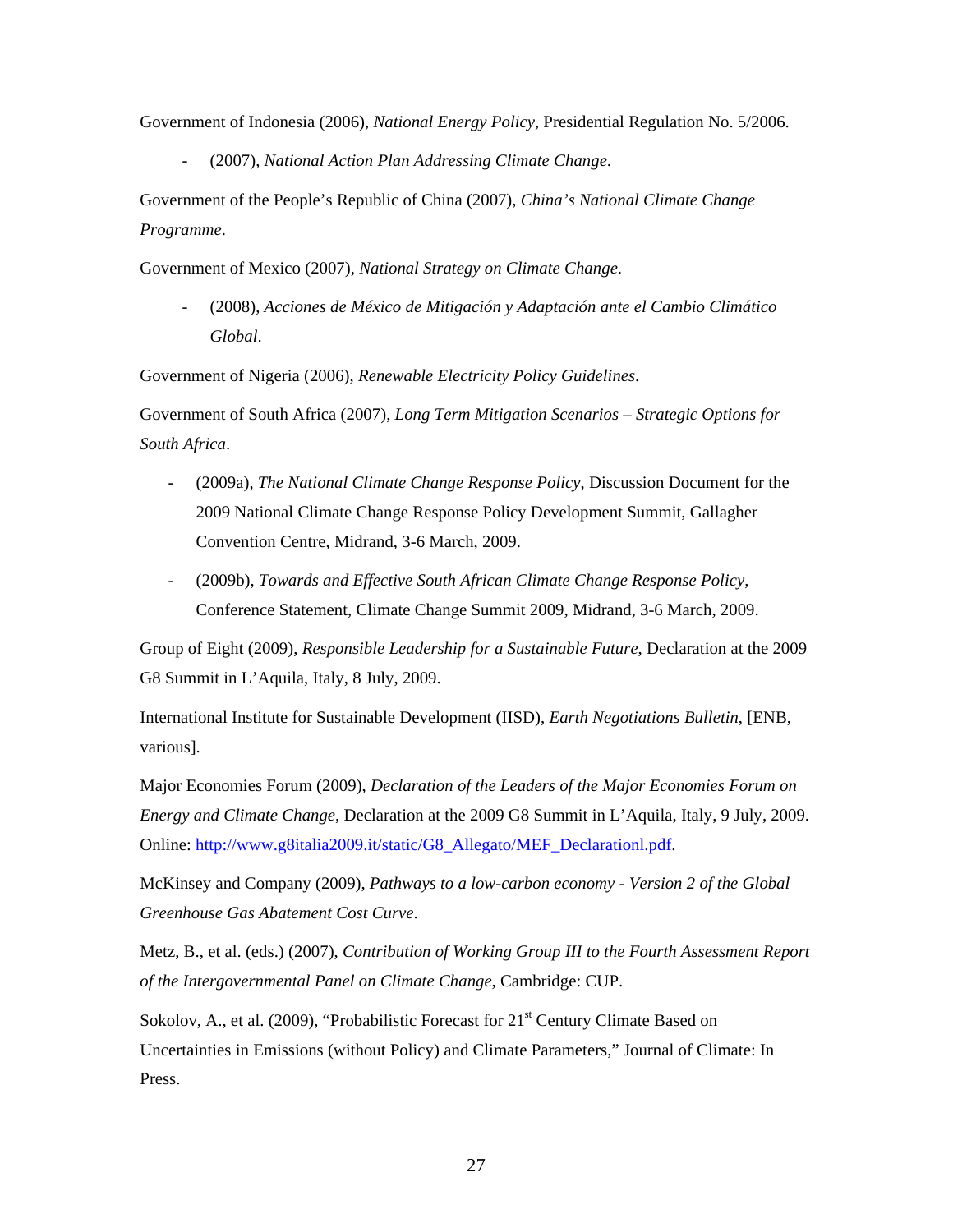Stern, N. (2008), "Key Elements of a Global Deal on Climate Change," LSE Working Paper. Tabuchi, H., "Japan Sets New Emissions Targets," *The New York Times*, 10 June 2009. Yoon, J., "Korea to Set Up Carbon Exchange in 2011," *Korea Times*, 17 June 2009.

#### *UNFCCC Documents (in chronological order)*

FCCC/SBSTA/2007/MISC.2, "Views on the range of topics and other relevant information relating to reducing emissions from deforestation in developing countries," 2 March 2007.

FCCC/AWGLCA/2008/MISC.2, "Ideas and proposals on the elements contained in paragraph 1 of the Bali Action Plan," 14 August 2008.

FCCC/AWGLCA/2008/MISC.5, "Ideas and proposals on the elements contained in paragraph 1 of the Bali Action Plan," 27 October 2008.

FCCC/AWGLCA/2008/MISC.5/Add.1, "Ideas and proposals on the elements contained in paragraph 1 of the Bali Action Plan," 21 November 2008.

FCCC/AWGLCA/2008/MISC.5/Add.2, "Ideas and proposals on the elements contained in paragraph 1 of the Bali Action Plan," 10 December 2008.

FCCC/KP/AWG/2009/MISC.5, "Further Elaboration of the Options, Elements and Issues Contained in Annex IV to Document FCCC/KP/AWG/2008/3and Annex III to Document FCCC/KP/AWG/2008/5, Including on which Proposals could Address Cross-Cutting Issues, and How," 9 March 2009.

FCCC/KP/AWG/2009/MISC.3, "Further Input on how the Possible Improvements to Emissions Trading and the Project-Based Mechanisms, as Contained in Annexes I and II to Document FCCC/KP/AWG/2008/5 and Annexes I and II to Document FCCC/KP/AWG/2008/INF.3, would Function,"10 March 2009.

FCCC/AWGLCA/2009/MISC.1, "Ideas and Proposals on the Elements Contianed in Paragraph 1 of the Bali Action Plan – Submissions from Parties ," 13 March, 2009.

FCCC/AWGLCA/2009/4, "Fulfilment of the Bali Action Plan and Components of the agreed outcome," 18 March, 2009.

FCCC/AWGLCA/2009/MISC.1.Add.4, "Ideas and Proposals on the Elements Contianed in Paragraph 1 of the Bali Action Plan – Submissions from Parties ," 7 April, 2009.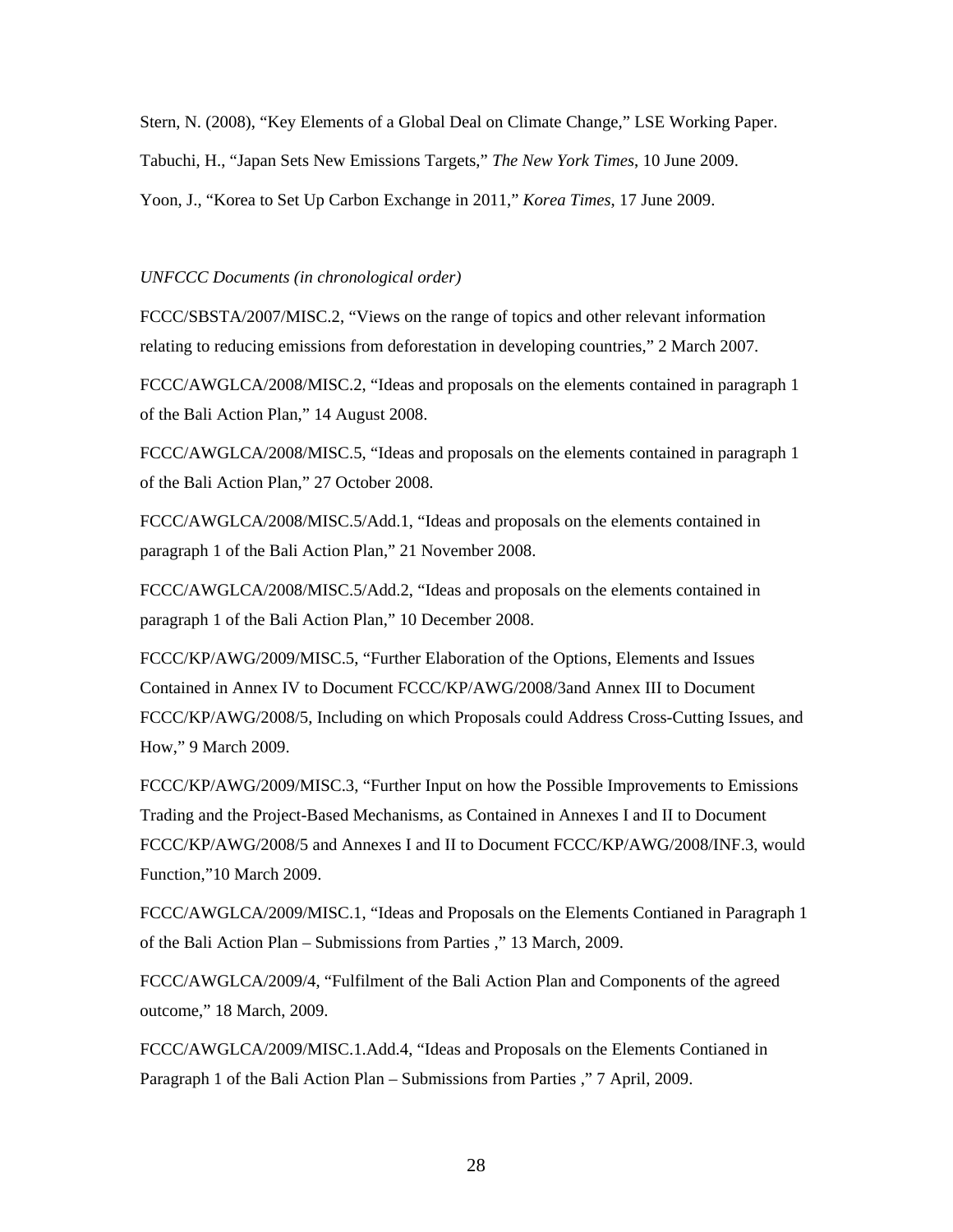FCCC/AWGLCA/2009/MISC.4, "Ideas and Proposals on the Elements Contianed in Paragraph 1 of the Bali Action Plan – Submissions from Parties ," 19 May, 2009.

FCCC/KP/CMP/2009/2, "Proposal from the Czech Republic and the European Commission on behalf of the European Community and its Member States for an Amendment to the Kyoto Protocol," 11 June 2009.

FCCC/AWGLCA/2009/INF.1, "Revised Negotiating Text – Note by the Secretariat," 22 June 2009.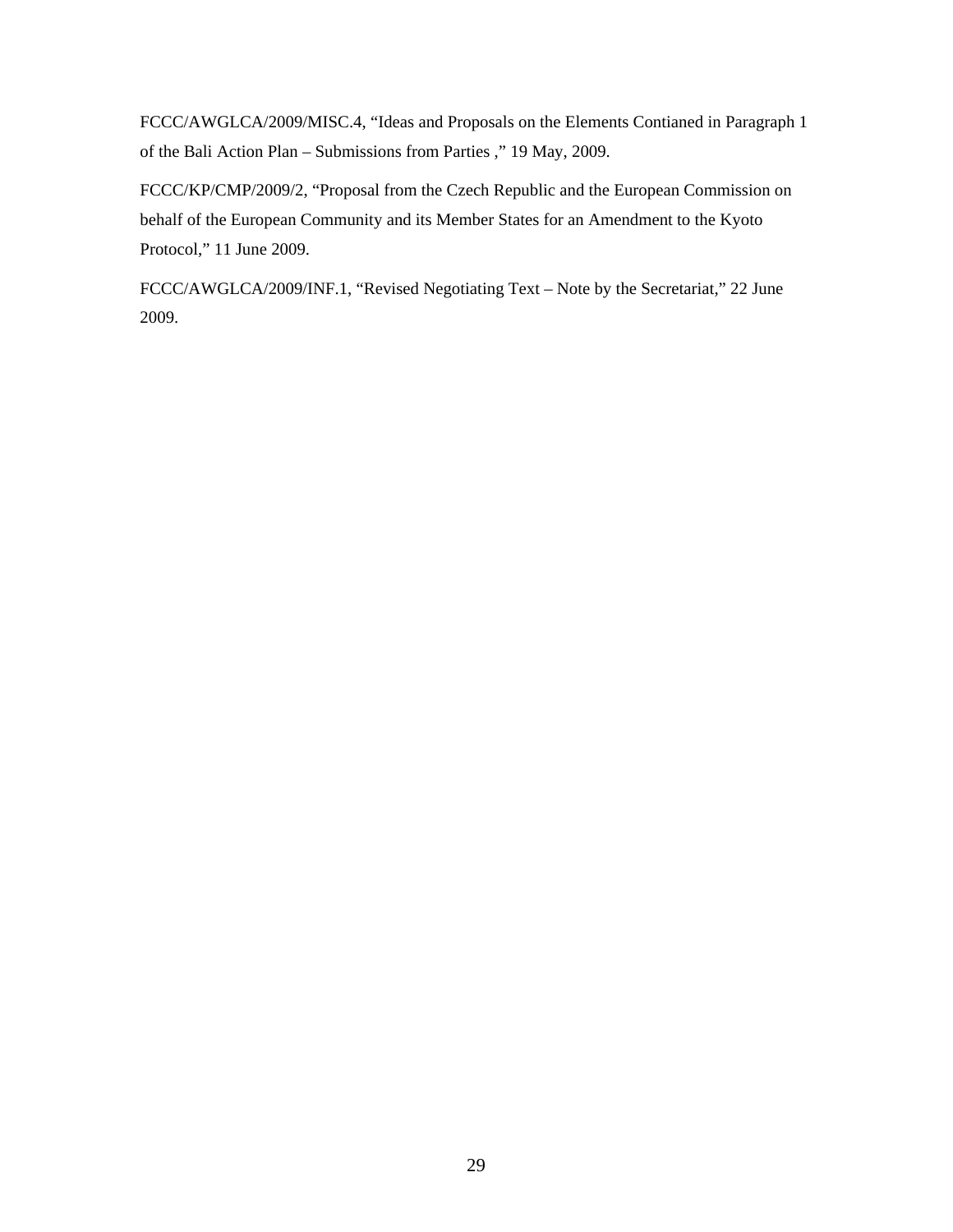## *Annex A – National mitigation plans in major emitters among developing countries*

Most current and presumed future major emitters of greenhouse gases among developing countries have published detailed climate change strategies, including the BRICS<sup>5</sup> countries, Indonesia and Mexico. South Korea has proposed a long-term energy strategy and recently, a green investment strategy.

All strategies reflect solid adaptation planning, with measures envisaged revolving chiefly around capacity building, but in most cases also comprising sectoral resilience programs in agriculture and coastal sectors, as well as insurance.

Mexico's and South Africa's strategies stand apart in being the only ones to chart in detail a trajectory for economy-wide emissions through peak levels to long-term stabilization levels. Mexico has already committed to reducing its emissions to 50% of 2002 levels by 2050, and aims to establish a cap and trade scheme by 2012. South Africa plans for its emissions to peak by 2020-2025, and to decline after 2030-2035. South Korea has committed to defining a similar target by summer 2009.

If implemented effectively, all of these plans have the potential of achieving a "substantial deviation" of emissions growth below BAU, as called for in the IPCC's AR4, and committed to in the Bali Action Plan. What is not clear is,

- (i) whether the envisaged emissions cuts would be sufficient to allow for a long-term global stabilization trajectory at sufficiently low concentrations;
- (ii) whether there is administrative and technical capacity to implement plans as planned; and
- (iii) whether the goals are fiscally and politically viable in the face of macroeconomic turbulence.

 $\overline{a}$ 

<sup>&</sup>lt;sup>5</sup> In the UNFCCC categorization, Russia is an Annex I developed country Party, and an economy in transition (non-Annex II). As such, it has quantitative mitigation commitments, and reports on its emissions and policies to the UNFCCC COP. Still, Russia has often been criticized for being passive in its mitigation policies, and has long been viewed as having stayed on the sidelines of the climate negotiations. Yet, a doctrinal shift discussed by Russia's cabinet of ministers in April 2009 appears to have ushered in a more active engagement in the Copenhagen process. (Climate Strategies, 2009; IISD 12/411) On 13 July 2009, President Medvedev announced that Russia would reduce its emissions to 50% of 1990 levels by 2050, less than the 80% reduction envisaged by other industrialized nations.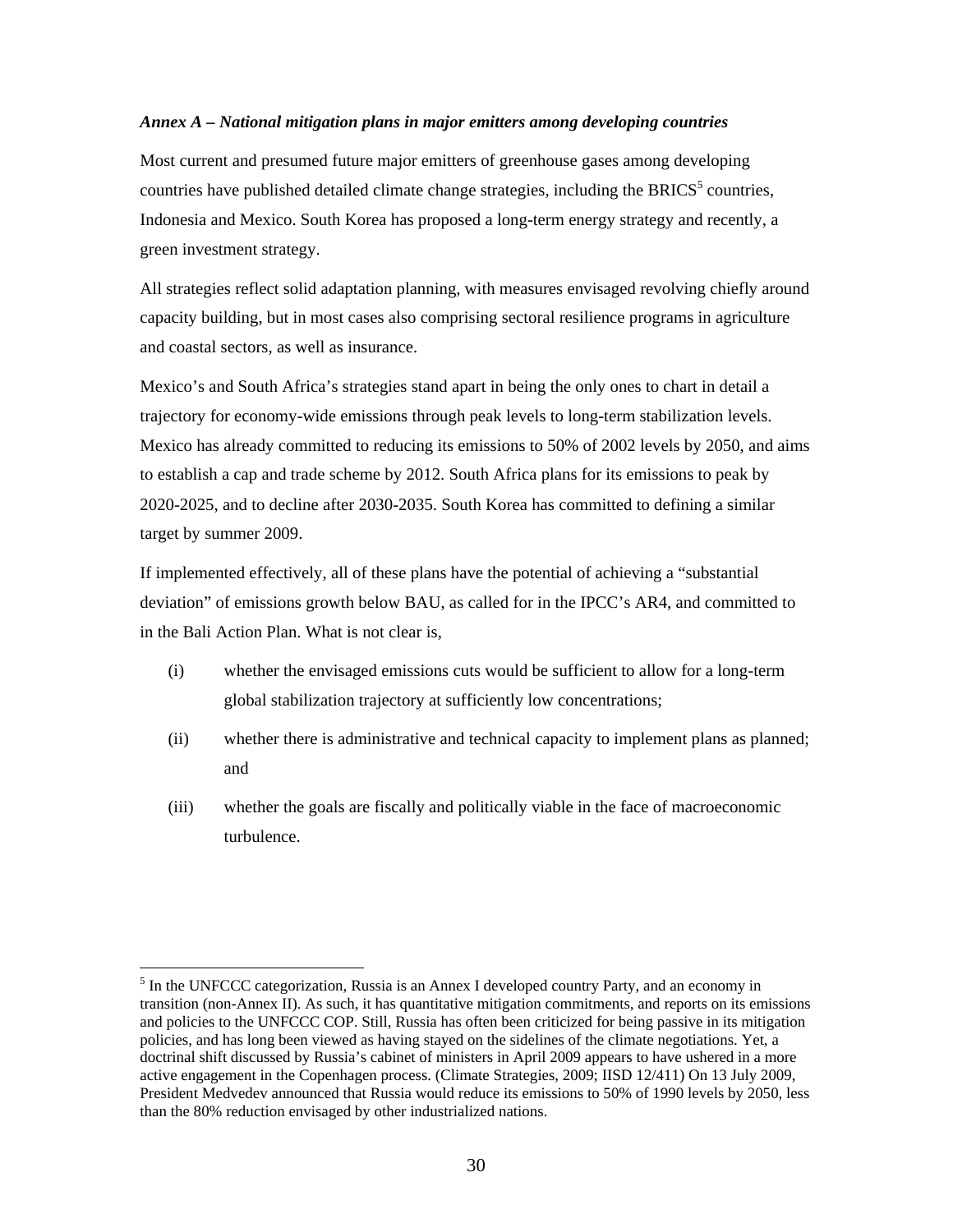#### *Brazil*

By far the largest share of emissions from Brazil results from deforestation. Hence, it is compelling that a program to restore forest cover and reduce deforestation represents the cornerstone of Brazil's 2008 National Plan on Climate Change. National forest policy has succeeded in reducing by 40% the area deforested annually over 2005-2009, and Brazil aims to further reduce the rate in two stages, to about 30% of the original rate by 2017. The carbon mitigation potential of the initiative is  $0.4GtCO<sub>2</sub>$  of avoided emissions over 2006-2017 as compared to BAU deforestation, a large contribution to global abatement efforts. (Government of Brazil, 2008: 14) Smaller mitigation benefits are projected for energy efficiency programs (a 10% decrease in electricity use below BAU by 2030) and a bold initiative to further develop Brazil's landmark biofuels program, with a projected expansion of bioethanol use by 11% p.a. through 2017. (11ff) Both policies may yield important R&D externalities, in particular in the development of second-generation biofuels, and in the use of sugarcane bagasse for cogeneration (which is expected to provide an impressive 11% of electricity by 2030).

Brazil is a strong proponent of the 'polluter pays' principle, and regards per capita emissions in the historical aggregate as an appropriate metric. However, the country presents its own historical emissions net of the effect of LULUCF, which must be regarded as a less than transparent accounting practice.

## *China*

The PRC's 2007 National Climate Change Program reflects genuine worry about the possible impact of climate change on China. Changes to the water cycle receive attention, and particular concern is felt about extreme weather events, which are thought to develop "immense impacts on the socio-economic development and people's living." (Government of China, 2007: 6) The Program recognizes the near-doubling of China's emissions over the past two decades, but also highlights the 50% drop in emissions intensity of production over the period 1990-2004 (partly driven by sectoral shifts, but also by significant process efficiency improvements). Importantly, the discussion of the coal-dependency of China's economy is lucid, and there is a sense of urgency in avoiding the technological lock-in over the coming years.

The Program proposes a number of significant initiatives in the energy and industrial sector – many revolving around process improvements and the use of cleaner technologies. Among the largest near-term initiatives to be undertaken by 2010 count an expansion of hydropower,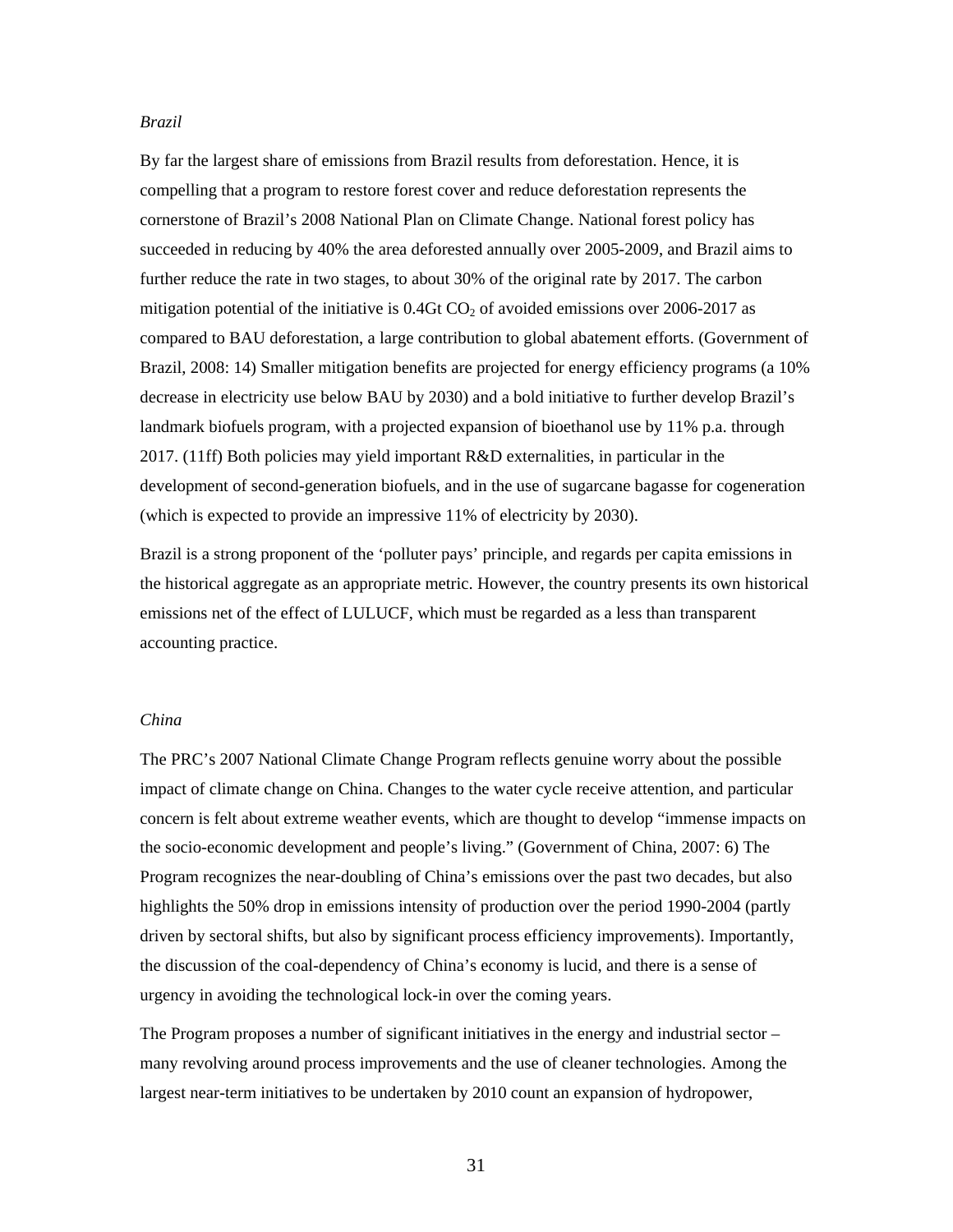including the Three Gorges Dam (with an estimated mitigation potential of  $0.125$ Gt CO<sub>2</sub> p.a.), the use of supercritical coal and co-generation coal plants  $(0.03\text{Gt CO}_2 \text{ p.a.})$ , and a suite of large efficiency programs (0.09Gt  $CO<sub>2</sub>$  p.a.). Three yet more ambitious policies, for which no mitigation potential was specified, include a reduction in the energy intensity of GDP by 20% over 2005-2020, with undoubtedly large potential savings (the Center for American Progress (2009) estimates an annual reduction potential of 1Gt  $CO<sub>2</sub>$  p.a. by 2010), ramping up the share of renewables in energy generation to 10% by 2010, and the gradual introduction of a pricing mechanism for energy that "reflects scarcity, market demand and supply, and cost for pollution control." $(31)$ 

Since the introduction of the Program, a steady flow of press reports has indicated that implementation is proceeding apace, with significant investments and administrative pressure. In several sectors, notably clean energy, efforts appear to have raced ahead of the planned pace.

#### *India*

The Government of India's 2008 National Action Plan on Climate Change demonstrates concern about India's vulnerability, given that its "economy [is] closely tied to its natural resource base and climate-sensitive sectors". (Government of India 2008: 1) Still, it recognizes that "India has a wider spectrum of choice precisely because it is at an early stage of development," thus highlighting both the possibilities of technology leap-frogging and the perils of lock-in. India believes that equity in mitigation implies equal per capita shares of the global atmospheric commons. Hence, "India is determined that its per capita greenhouse gas emissions will at no point exceed that of developed countries." (2) This stance is consistent in principle with global convergence of emissions levels at ca. 2t  $CO<sub>2</sub>e$  p.c., as is required in order to avoid warming in excess of 2˚C. Implementing it effectively would likely have to imply India remaining significantly below developing country emissions to avoid overshooting.

India's Action Plan articulates a detailed and ambitious R&D agenda for green technologies. Energy efficiency projects in industry and buildings offer major mitigation potential, with projected sectoral emissions reductions by 2030 of 16% and 30-40% below BAU, respectively. (19, 23) The Action Plan reports on steps toward implementing these measures, including mandatory emissions audits in some industries, and a voluntary building efficiency code. It discusses options for ambitious future policies, including carbon taxes as well as emission intensity targets for large enterprises with a market for tradable permits.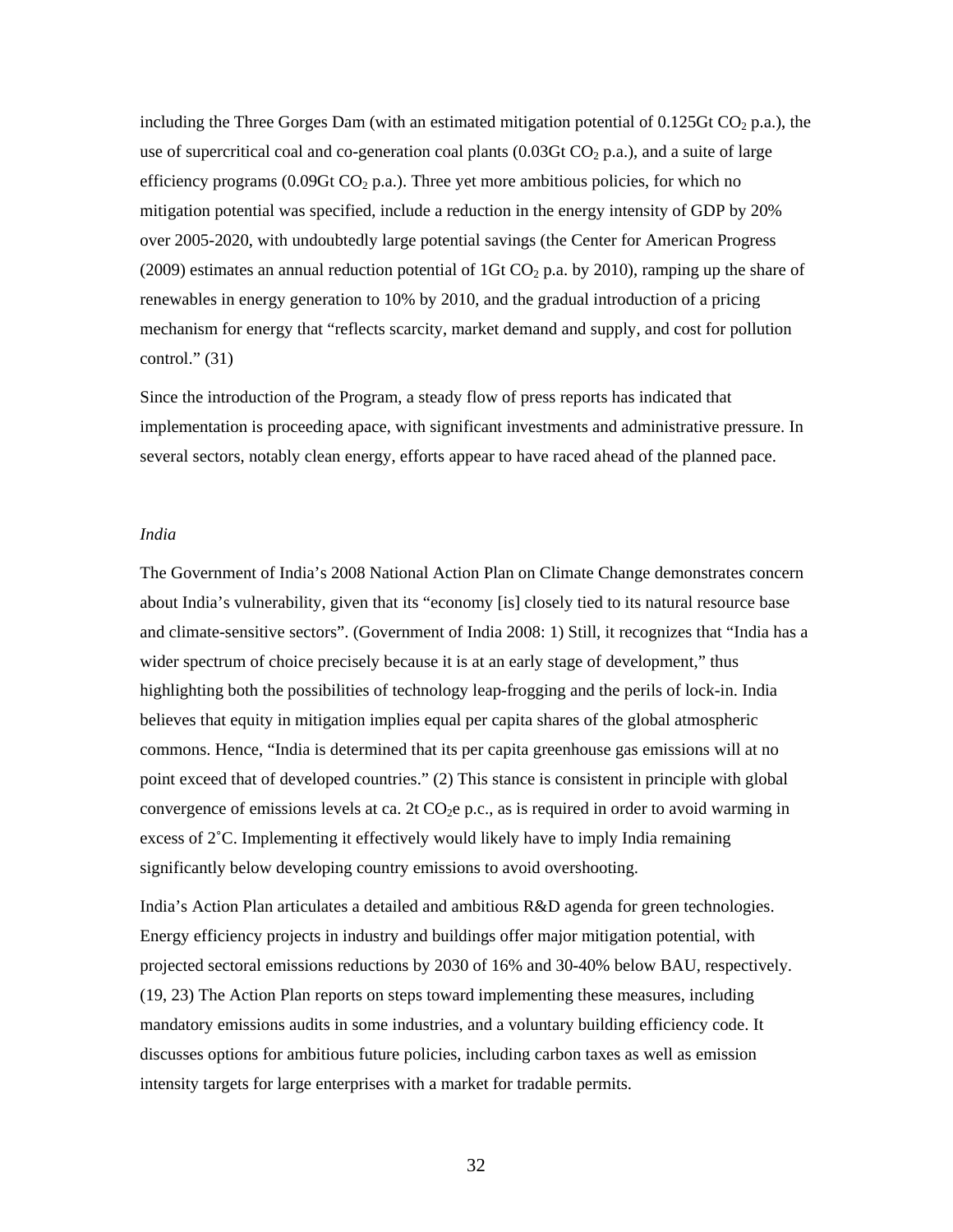Mitigation plans in power generation are ambitious, but an early expansion of coal plants is set to dwarf projects on other sources of energy. Wider use of (ultra-) supercritical coal and IGCC technology is acknowledged as paramount. (37f) Solar co-generation is expected to make a significant contribution in heating and cooling applications, (22) and a recent draft for the National Solar Mission initiative foresees installing 20GW of solar electricity generation capacity by 2020, with early mandates for deployment to achieve scale and lower cost. (Government of India, 2009a: 5) Nuclear energy is projected to take off at large scale in the long-run, after ca. 2030. (38) India has pledged to expand forest cover from 23% of its area to 33%.

#### *Indonesia*

Indonesia's 2007 National Action Plan Addressing Climate Change reflects concerns about the country's vulnerability to the effects of global warming. As an archipelagic state, Indonesia has long coast lines prone to flooding, erosion, and salt water intrusion into the water cycle. The Action Plan also stresses that past aggressive exploitation of natural resources through logging, mining, land degradation and uncontrolled urban growth has put strains on the resilience of natural systems and increased vulnerability. While Indonesia "is not yet obligated to reduce its GHG emissions" under the UNFCCC, it believes that "it is necessary to conduct mitigation in [the] energy sector and LULUCF," its two main sources of  $CO<sub>2</sub>$  emissions, during the upcoming post-2012 commitment phase. (Government of Indonesia, 2007: 37f)

The Action Plan pledges to rehabilitate 67% of degraded forest by 2025, with immediate steps during the 2007-2012 period. (51) The sequestration potential of the initiative in 2025 is estimated at 0.77 Gt  $CO<sub>2</sub>$  p.a., a large contribution to global mitigation efforts. (85) Expansion and improved management of protected forests is expected to extend to 40m ha of forest, with a total sequestration volume of 58 Gt  $CO<sub>2</sub>$ . In the energy sector, Indonesia intends to move away from its fossil fuel dependency. A 2006 Presidential executive order sets a target of 15% of power generation from renewables by 2025, as compared to 5% in 2007. (Government of Indonesia 2006: Art. 2.2) It foresees phasing out fossil fuel subsidies in principle, but does not impose a timetable beyond earlier cuts. (Art. 5) The Action Plan envisages a target emission reduction below BAU in the energy sector of 30% in 2025 and 50% in 2050. (88ff)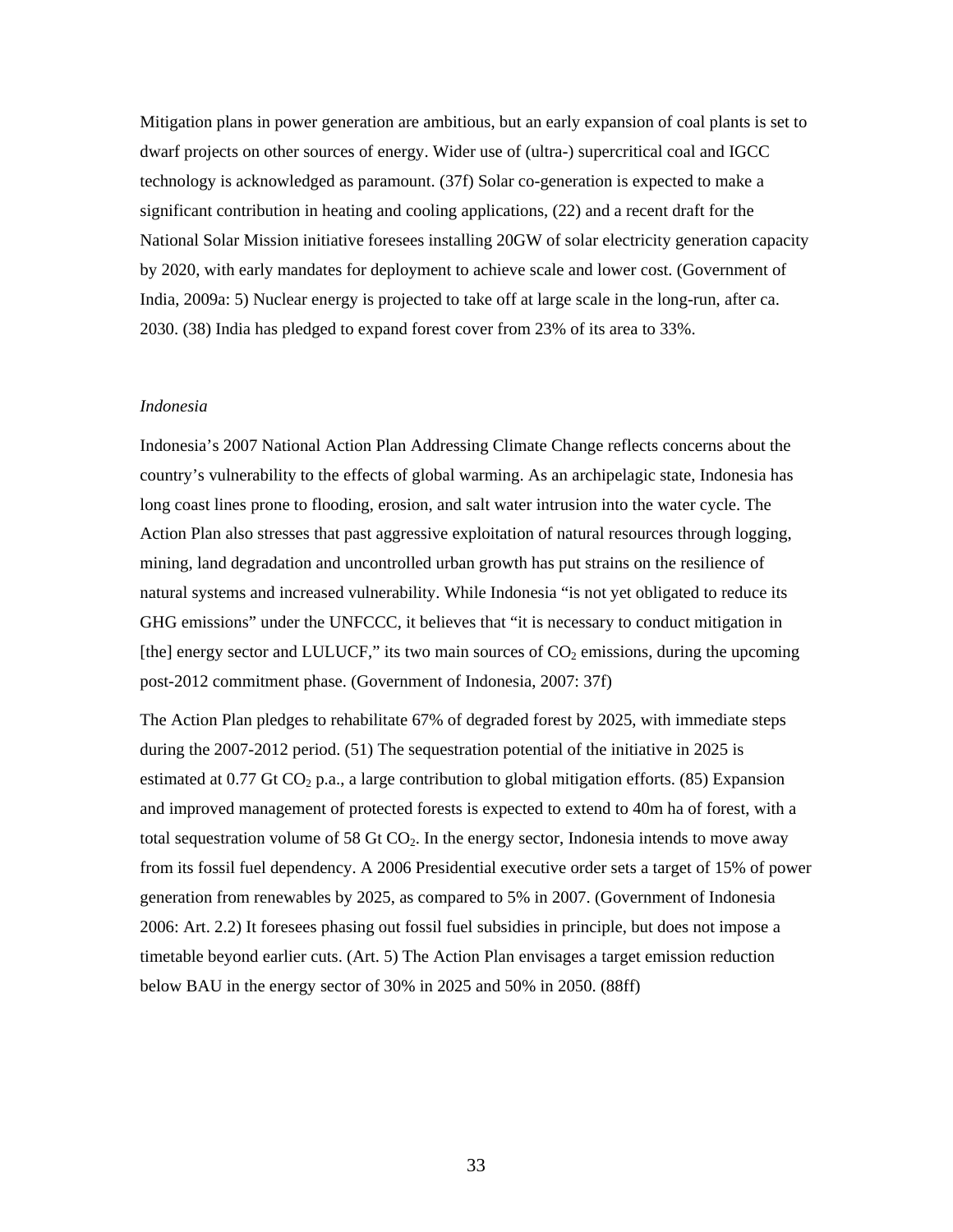#### *Mexico*

In 2008, Mexico made history by becoming the first developing country to establish a national long-term emissions goal, pledging a reduction to 50% of the 2002 level by 2050. It intends to implement this goal through an emissions cap with a domestic carbon market after 2012. (Government of Mexico 2007: 9)

In terms of current policy priorities for emissions reduction, the 2007 National Strategy on Climate Change focuses on energy generation and LULUCF. In the energy sector, a suite of relatively small-scale projects aims, *inter alia*, to promote conservation, replace oil-fired power plants with gas-fired ones, expand the use of co-generation, and bring about 7GW of renewable power capacity on line, each for emissions reductions of ca. 0.02-0.025Gt CO2. (4) In the LULUCF area, Mexico plans to implement a number of large near-term projects. With a mix of forest management, protection and incentive programs, the National Strategy hopes to sequester a cumulative 13-23Gt  $CO<sub>2</sub>$ . (6)

## *South Africa*

Policy development in South Africa has benefited from a thorough national planning exercise yielding a menu of long-term mitigation scenarios. In 2008, South Africa resolved to chart a longterm emissions trajectory that would see emissions peak by 2020-2025, and start falling by 2030- 2035. (Government of South Africa 2009: 17) Among developing country strategies, South Africa's 2009 National Climate Change Response Policy reflects perhaps the most acute awareness of the country's responsibility. Characteristically, it notes that without mitigation, South Africa's BAU emission trajectory "would create serious problems for South Africa as a global citizen." (14)

To date, South Africa has resolved to implement a suite of actions with net-negative cost. This includes an energy efficiency strategy, and a shift "away from coal-fired electricity, with renewables, nuclear and cleaner coal each providing 27% of electricity generated by 2050." (Government of South Africa, 2007: 14) The program is estimated to reduce emissions by 0.2Gt CO2e p.a. on average through 2050. A vision statement for a broader strategy to be published in 2010 foresees "increasing the price on carbon through an escalating CO2 tax, or an alternative market mechanism." (Government of South Africa, 2009b: 2) It envisions a wide range of policies, from rising fuel standards to feed-in tariffs for renewable power. Perhaps most intriguingly, the government envisages vigorous development of carbon capture and storage,